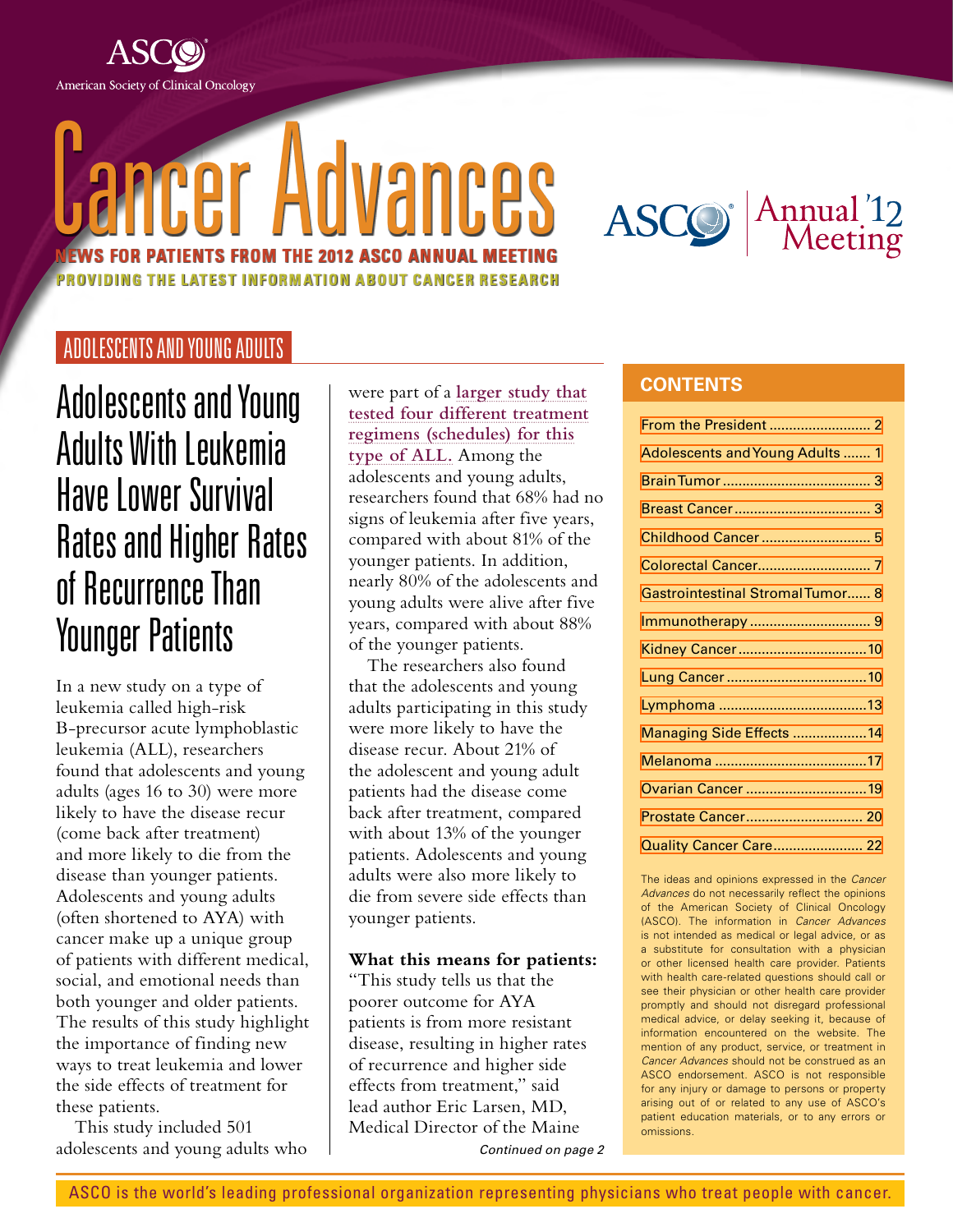#### <span id="page-1-0"></span>**A WORD FROM THE PRESIDENT**

#### Dear Friends,

Welcome to the 2012 American Society of Clinical Oncology (ASCO) Annual Meeting. Each year, the ASCO Annual Meeting highlights the sharing of information between oncologists from around the world. That is why I chose "Collaborating to Conquer Cancer" as this year's theme. As a



pediatric oncologist, I have seen firsthand the enormous advances that we have made in the management of childhood cancer. One of the key themes that we've learned from treating childhood cancers is the importance of collaboration in order to succeed.

Collaboration between all oncology professionals is even more important now, because many of the latest advances are not specific to a type of cancer or a patient's age, but spread along many different types of cancer in many different age groups.

Michael P. Link, MD ASCO President

Collaboration with patients and families is also important so we can find cancer treatments that are effective but have less impact on the quality of patients' lives. To help people learn about the latest advances in cancer care, ASCO publishes *Cancer Advances,* a series of consumer information newsletters. *Cancer Advances: News for Patients from the 2012 ASCO Annual Meeting* provides the latest information about the cancer research presented at the 2012 ASCO Annual Meeting in Chicago, Illinois, from June 1 through June 5, 2012.

I am excited and encouraged by the progress made in the diagnosis and treatment of cancer. Together, we are *making a world of difference in cancer care.* For more information about cancer, please visit [Cancer.Net](http://www.cancer.net), ASCO's patient information website.

Sincerely,

#### <span id="page-1-1"></span>BRAIN TUMOR

## Combination of Chemotherapy and Radiation Therapy Lengthens Lives of Patients With Anaplastic Oligodendroglial Tumors

Children's Cancer Program and Study Chair of the Children's Oncology Group protocol AALL0232. "We have to find new treatments to better treat the leukemia, but while we want to intensify therapy, we also have to reduce the side effects." If you or your child or teen has been diagnosed with leukemia, talk with the doctor about the current treatments available, as well as the expected side effects and how they can be managed.  $\blacksquare$ 

A recent study by the European Organisation for Research and Treatment of Cancer (EORTC) shows that chemotherapy after radiation therapy slowed the growth of anaplastic oligodendroglial tumors (a type of brain tumor). It also lengthened the lives of patients with this type of tumor, especially for those whose tumor was missing specific genetic material in chromosomes 1 and 19 (called 1p/19q co-deletions). Currently, most patients with this disease receive either chemotherapy or radiation therapy, but not both.

In this study, 368 patients with newly diagnosed anaplastic oligodendroglial tumors who had not received treatment were given either radiation therapy alone or radiation therapy plus chemotherapy. Chemotherapy was given in six cycles or rounds with the drugs procarbazine (Matulane), lomustine (CeeNu), and vincristine (Vincasar).

For patients receiving the combination of chemotherapy and

combining chemotherapy and radiation therapy can significantly improve survival for certain patients," explained lead author Martin Van Den Bent, MD, Professor of Neuro-Oncology at Erasmus MC—Daniel den Hoed Cancer Center in Rotterdam, the Netherlands. "Not only do we now have a better treatment—we also have a genetic marker that can help us determine which patients will benefit, allowing us to personalize treatment for this challenging disease." $\blacksquare$ 

radiation therapy, the time it took for the disease to worsen was about two years, compared with a little over a year for patients receiving only radiation therapy. In addition, patients receiving the combination treatment lived with their disease for about a year longer than those who received only radiation therapy. About 80 patients in this study had a 1p/19q co-deletion. These patients who received radiation therapy and chemotherapy were about half as likely to die from the disease as those who received

# radiation therapy.

**What this means for patients:** "From this study, it's clear that

Giving either of two newer and more costly drugs, nanoparticle albumin-bound paclitaxel (Abraxane; called nab-paclitaxel)

and ixabepilone (Ixempra), did not work better to treat locally advanced or metastatic breast cancer than standard

## Newer, More Costly Drugs No Better Than Standard Chemotherapy for Breast Cancer

*Continued on page 4*

#### ADOLESCENTS AND YOUNG ADULTS

## AYAs With Leukemia Have Lower Survival Rates and Higher Rates of Recurrence

*Continued from page 1*

- What type of leukemia has been diagnosed?
- **What is the prognosis** (chance of recovery)?
- **What are the treatment** options?
- What treatment plan do you recommend? Why?
- **What are the possible side** effects of treatment? How can they be managed?
- What is the risk of recurrence?

#### **What to Ask the Doctor**

- [Guide to ALL](http://www.cancer.net/all) (www.cancer.net/all)
- [Guide to Childhood ALL \(www.cancer.net/childall\)](http://www.cancer.net/childall)
- [Cancer.Net Video: Adolescents and Young Adults with Cancer, with Melissa Hudson, MD](http://www.cancer.net/patient/Multimedia/Cancer.Net+Videos/Cancer+Basics/Adolescents+and+Young+Adults+with+Cancer,+with+Melissa+Hudson,+MD) [\(www.cancer.net/videos\)](http://www.cancer.net/patient/Multimedia/Cancer.Net+Videos/Cancer+Basics/Adolescents+and+Young+Adults+with+Cancer,+with+Melissa+Hudson,+MD)
- [Cancer in Teens \(www.cancer.net/coping\)](http://www.cancer.net/patient/Coping/Age-Specific+Information/Cancer+in+Teens)
- [Cancer in Young Adults \(www.cancer.net/coping\)](http://www.cancer.net/patient/Coping/Age-Specific+Information/Cancer+in+Young+Adults)
- [Moving Forward: Perspectives from Survivors and Doctors](http://www.cancer.net/movingforward) (www.cancer.net/movingforward)

#### **For More Information: Adolescents and Young Adults**

- treatments be used?
- What type of brain tumor do I have? What does this mean? Will tests be done to find out if my tumor has any genetic changes? What is my prognosis (chance of recovery)? ■ What are my treatment options? ■ What treatment plan do you recommend? Why? Will radiation therapy, chemotherapy, or a combination of these
- 
- 
- 
- 

#### **What to Ask Your Doctor**

- [Guide to Brain Tumors](http://www.cancer.net/brain) (www.cancer.net/brain)
- **[The Genetics of Cancer](http://www.cancer.net/patient/All+About+Cancer/Genetics/The+Genetics+of+Cancer)** (www.cancer.net/genetics)
- **[Facts About Personalized](http://www.cancer.net/patient/All+About+Cancer/Cancer.Net+Feature+Articles/Treatments%2C+Tests%2C+and+Procedures/Facts+About+Personalized+Cancer+Medicine)** [Cancer Medicine](http://www.cancer.net/patient/All+About+Cancer/Cancer.Net+Feature+Articles/Treatments%2C+Tests%2C+and+Procedures/Facts+About+Personalized+Cancer+Medicine) (www.cancer.net/features)

#### **For More Information: Brain Tumor**

chemotherapy with paclitaxel, according to a large study. Locally advanced breast cancer is cancer that has spread to parts of the body near the breast. Metastatic breast cancer has spread to other, more distant parts of the body. The 799 patients who

#### <span id="page-1-2"></span>BREAST CANCER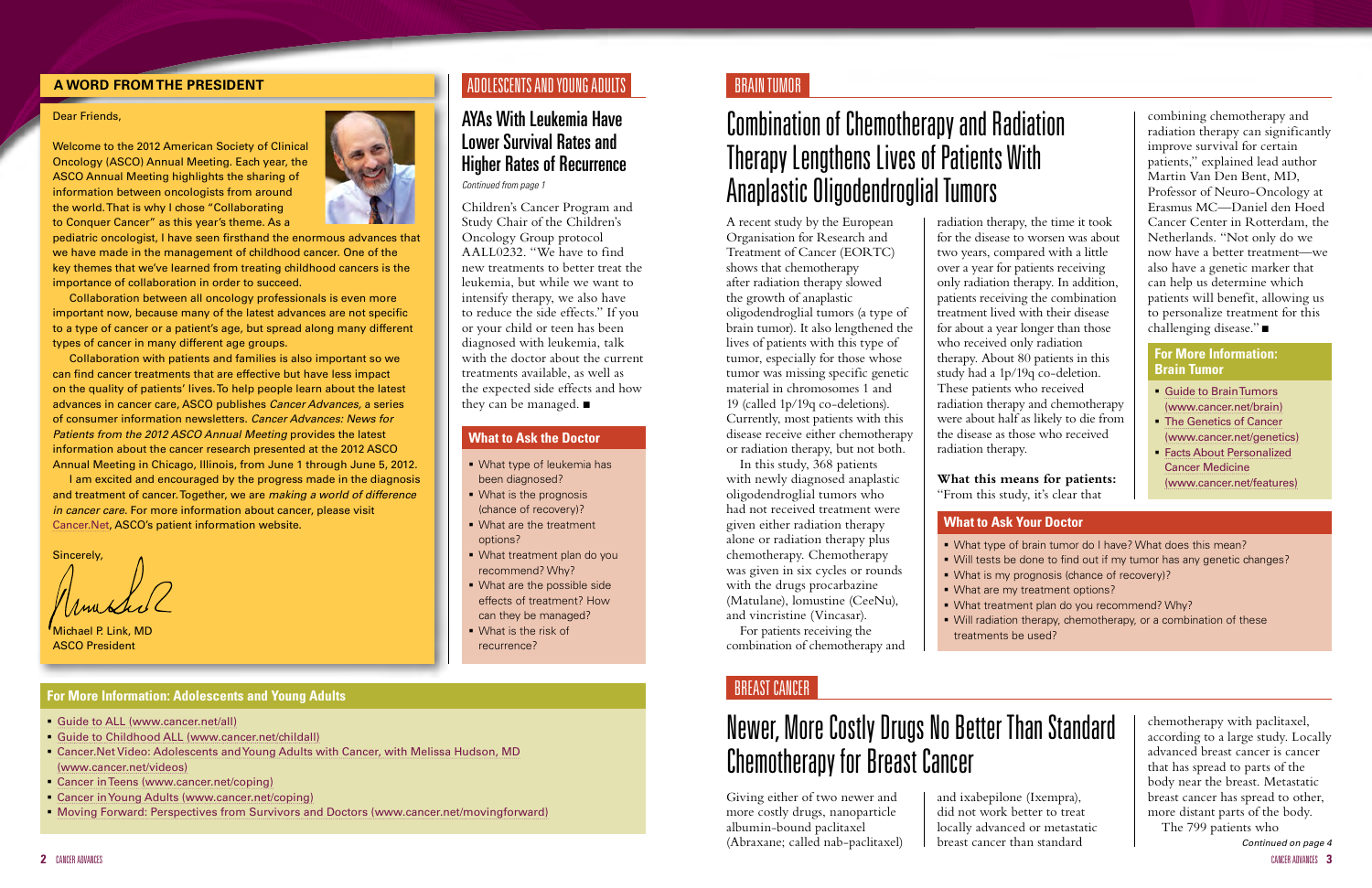schedules, testing new therapies, and looking closely at the features of patients' tumors to find the right treatment for the right patient with the fewest side effects." Talk with your doctor about the possible side effects of each treatment option as well as the costs you may need to pay.  $\blacksquare$ 

participated in this study received weekly cycles or rounds of treatment with either paclitaxel, nab-paclitaxel, or ixabepilone for three weeks followed by a oneweek break. Researchers found that paclitaxel kept the cancer from worsening for about 11 months, compared with about nine months for those given nabpaclitaxel and about eight months for those given ixabepilone.

Researchers also found that 16% of the patients who received paclitaxel developed severe neuropathy (nerve damage), compared with 25% of the patients who received nab-paclitaxel and ixabepilone. However, patients who received ixabepilone were less likely to have side effects related to low levels of blood cells, such as an increased risk of infection, fatigue, and blood clotting problems. For patients receiving paclitaxel, 21% developed bloodrelated side effects, compared with 12% of those receiving ixabepilone and 51% of those given nab-paclitaxel.

- [Guide to Breast Cancer](http://www.cancer.net/breast) (www.cancer.net/breast)
- [What to Know: ASCO's Guideline on HER2 Testing for Breast Cancer](http://www.cancer.net/patient/Publications+and+Resources/What+to+Know%3A+ASCO%27s+Guidelines/What+to+Know%3A+ASCO%27s+Guideline+on+HER2+Testing+for+Breast+Cancer) [\(www.cancer.net/whattoknow\)](http://www.cancer.net/patient/Publications+and+Resources/What+to+Know%3A+ASCO%27s+Guidelines/What+to+Know%3A+ASCO%27s+Guideline+on+HER2+Testing+for+Breast+Cancer)
- [Understanding Tumor Markers \(www.cancer.net/features\)](http://www.cancer.net/patient/All+About+Cancer/Cancer.Net+Feature+Articles/Treatments%2C+Tests%2C+and+Procedures/Understanding+Tumor+Markers)
- [Understanding Chemotherapy](http://www.cancer.net/chemotherapy) (www.cancer.net/chemotherapy) [Making Decisions About Cancer Treatment](http://www.cancer.net/treatmentdecisions) (www.cancer.net/ treatmentdecisions)
- [Managing the Cost of Cancer Care](http://www.cancer.net/managingcostofcare) (www.cancer.net/ managingcostofcare)
- [Managing Side Effects](http://www.cancer.net/sideeffects) (www.cancer.net/sideeffects)

#### **What this means for patients:**

"We wanted to know if giving these newer drugs on a weekly schedule would result in similar or better effectiveness with fewer side effects than the standard weekly paclitaxel regimen," said lead author Hope S. Rugo, MD, Professor of Medicine and Director of Breast Oncology and Clinical Trials Education

at the University of California, San Francisco, Helen Diller Family Comprehensive Cancer Center. "This study shows that we should not assume that newer drugs are always better than the standard therapies. In metastatic breast cancer, we are constantly examining and refining dosing

*Continued from page 3*

*Continued on page 6* In this study, researchers looked at information from more than 1,200 women who participated in the Childhood Cancer Survivor Study and 4,570 women who were the first-degree relatives (mother, sister, daughter) of participants in the Women's Environmental Cancer and Radiation Epidemiology (WECARE) Study.

#### **For More Information: Breast Cancer**

#### BREAST CANCER

## **Newer, More Costly Drugs** No Better Than Standard **Chemotherapy**

- What stage of breast cancer do I have? What does this mean?
- What are my treatment options?
- What treatment plan do you recommend? Why?
- Will chemotherapy with paclitaxel be part of my treatment or will other drugs be used?
- If I'm worried about managing the costs of my cancer care, who can help me with those concerns?
- What are the possible side effects of treatment? How can they be managed?

#### **What to Ask Your Doctor**

In a recent study, researchers found that the new drug trastuzumab emtansine worked better to control the growth of HER2-positive metastatic breast cancer than the current standard treatment. HER2 positive metastatic breast cancer is breast cancer that has spread to other parts of the body and has too much of a protein called human epidermal growth factor receptor 2 (HER2). The current

approved therapy for HER2 positive metastatic breast cancer," said lead author Kimberly L. Blackwell, MD, Professor of Medicine and Assistant Professor of Radiation Oncology at Duke Cancer Institute at Duke University in North Carolina. "Also, as a doctor who takes care of a lot of patients with breast cancer, I'm pleased that this drug has very few side effects. For patients facing metastatic breast cancer, this is a breakthrough." Trastuzumab emtansine is currently only available in clinical trials. Talk with your doctor about all treatment options available to you, including clinical trials.  $\blacksquare$ 

What are the side effects of treatment? How will they be

According to a recent study, women survivors of childhood cancers who received low doses of radiation therapy aimed at the chest had a high risk of developing breast cancer at a young age. An increased risk of breast cancer is a known longterm side effect or late effect of moderate to high-dose radiation therapy to the chest. That is why the current screening recommendations for childhood cancer survivors recommend annual breast cancer screening for women who received moderate to high doses (20 or more Gray or Gy, a measure of the radiation dose) of radiation therapy to the chest. This study shows that even childhood cancer survivors who received lower doses of radiation therapy have a higher risk of breast cancer, and they may need to follow similar breast cancer screening recommendations.

## New Treatment for HER2-Positive Advanced Breast Cancer Controls Cancer Growth Better Than Standard Treatment

## Even Low Doses of Radiation Therapy for Childhood Cancers Can Increase Risk of Breast Cancer

standard treatment for this type of breast cancer is chemotherapy with capecitabine (Xeloda) combined with the targeted therapy lapatinib (Tykerb). Targeted therapy is a treatment that targets the cancer's specific genes, proteins, or the tissue environment that contributes to cancer growth and survival.

Lapatinib and trastuzumab (Herceptin) are targeted therapies used for breast cancer treatment that specifically target HER2. This new drug, trastuzumab emtansine, is a combination of two types of drugs, one that targets HER2 and one that is more similar to chemotherapy.

In this study, nearly 1,000 patients with metastatic HER2 positive breast cancer who had already received chemotherapy and treatment with trastuzumab received either trastuzumab emtansine or capecitabine plus

lapatinib every three weeks until the cancer worsened or the side effects became severe. For the patients receiving trastuzumab emtansine, the cancer worsened about three months later than those receiving capecitabine and lapatinib. After two years, about 65% of the patients receiving trastuzumab emtansine were living with their disease, compared with about 48% of those receiving capecitabine and lapatinib.

The most common severe side effects for patients receiving trastuzumab emtansine were thrombocytopenia (low levels of platelets, the cells that help the blood to clot) and signs of liver function problems. However, these side effects went away with a break in treatment. Patients receiving capecitabine and lapatinib were more likely to need the dose of treatment reduced because of the side effects, which included diarrhea, vomiting, and hand-foot syndrome (redness, swelling, and pain on the palms of the hands or the soles of the feet).

## **What this means for patients:**

"The drug worked significantly better than a very effective

 What treatment plan do you recommend? Why? What clinical trials are open

- 
- 
- options?
- to me?
- managed?

• What type of breast cancer do I have? What is the stage? **Is my cancer HER2-positive?** What does this mean? **What are my treatment** 

#### **What to Ask Your Doctor**

#### <span id="page-2-0"></span>CHILDHOOD CANCER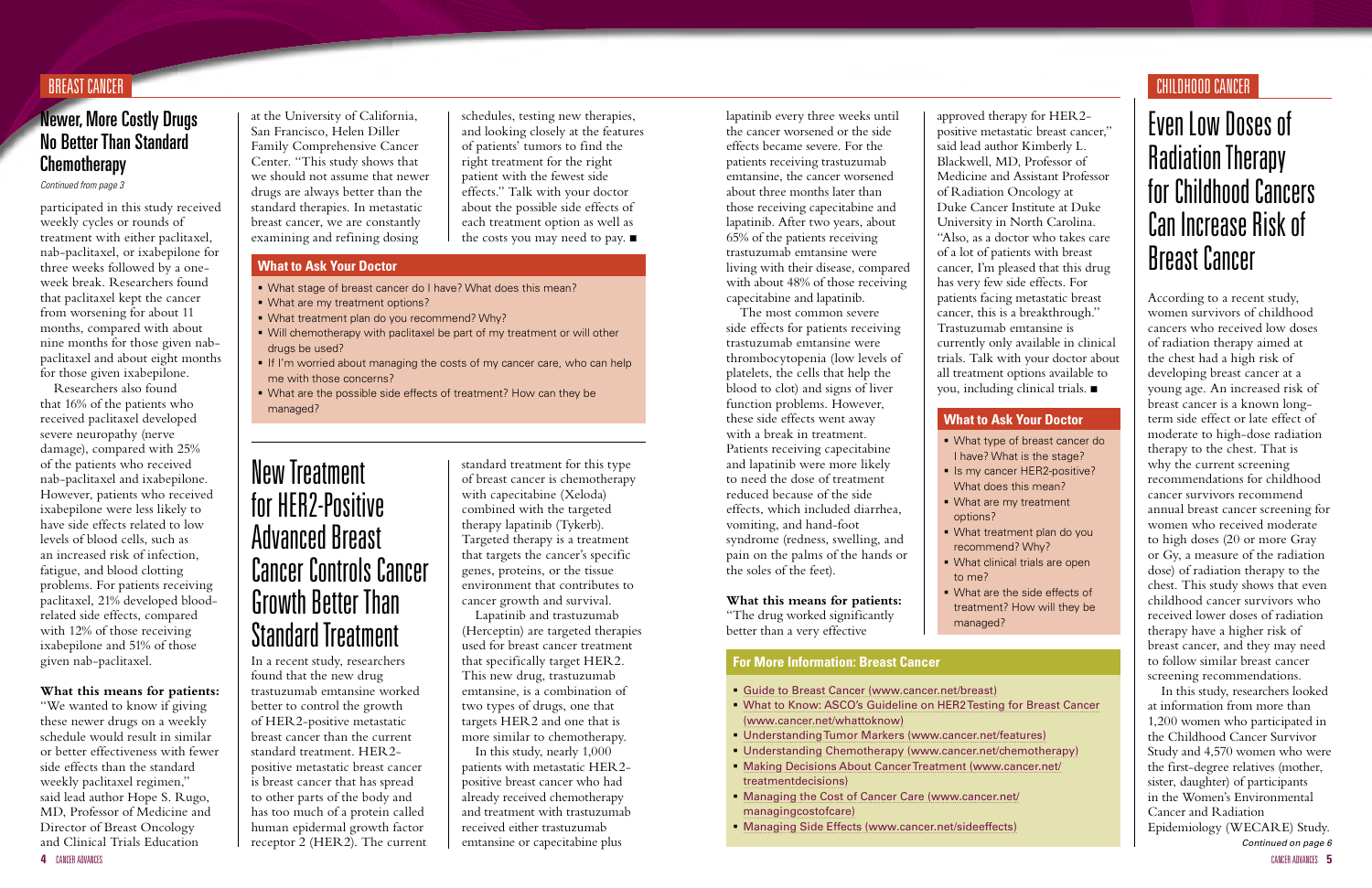#### Low Doses of Radiation Therapy for Childhood Cancers Can Increase Risk of Breast Cancer

*Continued from page 5*

- [Guide to Childhood Cancer](http://www.cancer.net/childhood) (www.cancer.net/childhood) [Guide to Neuroblastoma](http://www.cancer.net/neuroblastoma) (www.cancer.net/neuroblastoma)
- [Guide to Childhood Non-Hodgkin Lymphoma](http://www.cancer.net/childnhl) (www.cancer.net/
- 
- 
- childnhl)
- 
- 
- 

 [Understanding Targeted Treatments](http://www.cancer.net/targetedtreatments) (www.cancer.net/ targetedtreatments) [Late Effects of Childhood Cancer](http://www.cancer.net/patient/All+About+Cancer/Cancer.Net+Feature+Articles/After+Treatment+and+Survivorship/Late+Effects+of+Childhood+Cancer) (www.cancer.net/survivors) [Mammography—What to Expect](http://www.cancer.net/mammography) (www.cancer.net/mammography)

#### **For More Information: Childhood Cancer**

#### CHILDHOOD CANCER

The WECARE Study was made up of women with breast cancer who lived at least one year after their diagnosis.

Researchers found that 24% of childhood cancer survivors developed breast cancer before age 50. For those treated for Hodgkin lymphoma as children, 30% developed breast cancer before age 50. For women who received radiation therapy to the chest in doses ranging from 10 to 19 Gy, 7% developed breast cancer before age 40, compared with 12% of those who received radiation therapy doses of 20 Gy or higher. As a comparison, this increase in risk is similar to the known risk for women who have

talk with the doctor about the recommended schedule for follow-up care. The doctor's office can help you create a record of the written history of the diagnosis, the treatment given, and the recommendations for follow-up care. In addition, ASCO offers **[cancer treatment](http://www.cancer.net/treatmentsummaries) [summary forms](http://www.cancer.net/treatmentsummaries)** to help keep track of the cancer treatment received and develop a survivorship care plan.  $\blacksquare$ 

a mutation in the *BRCA1* and *BRCA2* breast cancer genes.

#### **What this means for**

**patients:** "While radiation doses have decreased and techniques have improved, radiation therapy is still an essential part of treatment for many childhood cancers," said lead author Chaya S. Moskowitz, PhD, Associate Member and Associate Attending Biostatistician at Memorial Sloan-Kettering Cancer Center in New York City. "The goal is to cure the cancer for more children while lessening future health problems. Our results suggest that young women treated with lower doses of radiation who are not currently being screened also have a higher risk of breast cancer and might benefit from a similar screening schedule."

If you are a childhood cancer survivor or if you have a child who received cancer treatment,

- What type of cancer did I or my child have?
- **What treatments were given?**
- **What are the long-term side** effects of these treatments, including the risk of secondary cancers?
- What is the recommended follow-up care schedule?
- **What cancer screening tests** are recommended?

#### **What to Ask the Doctor**

In an early study with the targeted therapy drug crizotinib (Xalkori), researchers found that it stopped the growth of neuroblastoma, anaplastic large cell lymphoma (ALCL), and inflammatory myofibroblastic tumors (IMT), and in some instances, removed

Researchers found that continuing bevacizumab (Avastin) while switching the chemotherapy used for secondline treatment lengthened the lives of patients with metastatic (cancer that has spread) colorectal cancer who had already received bevacizumab and another type

in 2004. "Now that we know more about factors that drive cancer growth in children, we can target those changes and give treatment in a much smarter, and potentially safer, way." Talk with your child's doctor about all treatments available for these cancers, including clinical trials.  $\blacksquare$ 

- What type of cancer does my child have?
- What is the prognosis (chance of recovery)?
- Will testing of the cancer's genes be needed to help determine the best treatment options?
- **What are my child's treatment options?**
- What are the risks and benefits of this treatment?
- What clinical trials are open to my child?

## Preliminary Study Shows That the Lung Cancer Drug, Crizotinib, Is Effective for Three Childhood Cancers

## Continuing Bevacizumab With Second-Line Chemotherapy for Metastatic Colorectal Cancer Lengthens Patients' Lives

all signs of the cancer.

Neuroblastoma is a tumor that develops in the nerve cells. ALCL commonly begins in T cells, and rarely B cells, which are types of white blood cells that help the body fight infection. IMT is a rare tumor that often begins in the lungs, soft tissues, and other organs. Targeted therapy is a treatment that targets a cancer's specific genes, proteins, or the tissue environment that contributes to cancer growth and survival. Specifically, crizotinib targets genetic mutations (changes) in the *ALK* gene, which is found in each of these cancers. The drug was also recently approved by the U.S.

*Continued on page 8* The 820 patients who participated in this study had metastatic colorectal cancer that could not be removed

Food and Drug Administration to treat adult lung cancers that have mutations to the *ALK* gene.

The 70 children who participated in this study had neuroblastoma, ALCL, or IMT that had worsened while receiving the standard treatments. They received one of six different doses of crizotinib twice a day and continued taking the drug as long as they had no side effects. When possible, the cancers were tested for a mutation to the *ALK* gene to find out if the crizotinib worked better to treat cancer with a changed *ALK* gene.

Researchers found that most (7 out of 8 patients or 88%) of

the patients with ALCL had no evidence of the cancer for as long as 18 months, and most of the patients with IMT had the tumor shrink or disappear for up to two years. For neuroblastoma, researchers found that three out of the 27 patients who participated in the study had the disease disappear, and eight had the disease stop growing. For the eight patients who had neuroblastoma with mutations to the *ALK* gene, two had the disease disappear. The findings for children with neuroblastoma are particularly important because the benefit lasted from nine months

to more than two years, and generally neuroblastoma that has already been treated with all the standard therapies usually worsens within one to two months.

#### **What this means for patients:**

"It's remarkable that this targeted oral medication provided such a benefit for these children with highly aggressive cancers, most of whom had already received

every available therapy," said Yael Mosse, MD, Assistant Professor of Pediatrics at the Children's Hospital of Philadelphia and the University of Pennsylvania and recipient of a Conquer Cancer Foundation of ASCO Young Investigator Award in 2003 and a Career Development Award

#### **What to Ask Your Child's Doctor**

- 
- 
- 
- 
- 
- 

## <span id="page-3-0"></span>COLORECTAL CANCER

of chemotherapy, a new study showed. Second-line treatment is treatment given after the first treatment, called first-line treatment, has stopped working. This approach has been used in the United States, and this study confirms its use as an effect treatment method.

Bevacizumab is a type of targeted therapy called an antiangiogenic. Targeted therapy is a treatment that targets the cancer's specific genes, proteins, or tissue environment that contributes to cancer growth and survival. An anti-angiogenic is focused on stopping the tumor from making the blood vessels it needs to grow and spread.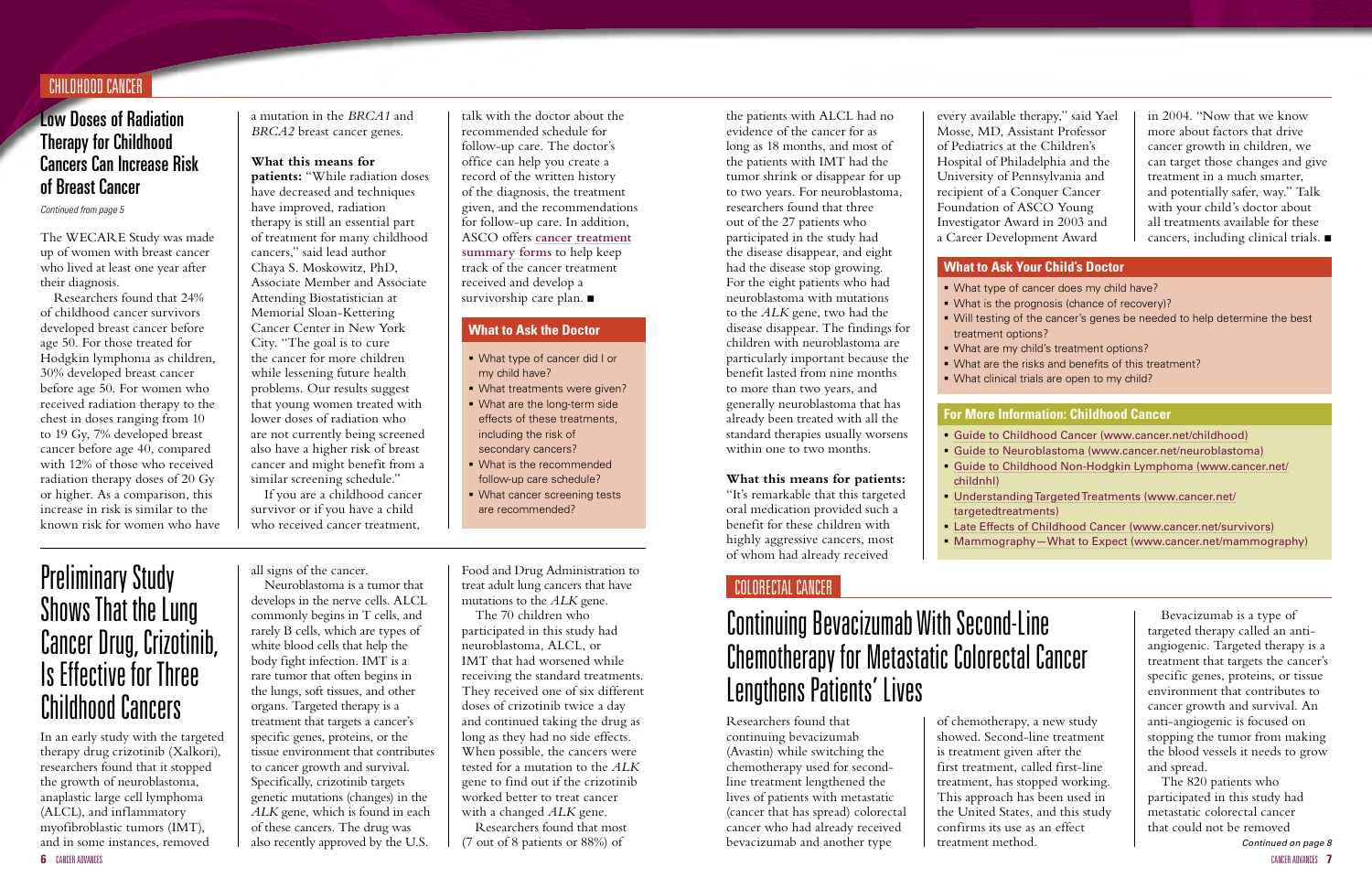## Continuing Bevacizumab With Second-Line Chemotherapy Lengthens Patients' Lives

*Continued from page 7*

#### COLORECTAL CANCER GASTROINTESTINAL STROMAL TUMOR

with surgery. They received bevacizumab plus standard first-line chemotherapy with either oxaliplatin (Eloxatin) or irinotecan (Camptosar). When the cancer worsened, patients were then given second-line chemotherapy with the alternate drug and either bevacizumab or a placebo (an inactive treatment). Researchers found that the patients who received bevacizumab as part of their second-line treatment lived about 11 months, compared with nearly 10 months for those who received chemotherapy and a placebo for second-line treatment. In addition, second-line treatment with bevacizumab kept the cancer from worsening for about a month and a half longer than chemotherapy alone.

#### **What this means for patients:**

"These findings confirm what many physicians and researchers have long suspected—that extended bevacizumab treatment provides meaningful benefits for patients with advanced colorectal cancer, without adding significant side effects," said Dirk Arnold,

#### MD, Director of the Hubertus Wald Tumor Center, University Cancer Center (UCCH) of University Clinic Eppendorf, Hamburg, Germany, and Speaker of the German AIO Colorectal Cancer Collaborative Study Group, which started the study. "By switching chemotherapy when the cancer worsens and continuing with bevacizumab, we can make second-line treatment even more effective." Talk with your doctor about the treatment options for colorectal cancer, including the specific drugs that are recommended. <sup>n</sup>

- What stage of colorectal cancer do I have? What does this mean?
- What are my treatment options?
- What treatment plan do you recommend? Why?
- Do you recommend switching treatments? Why and at what point during my treatment plan?
- What are the side effects of treatment? How can they be managed?

#### **What to Ask Your Doctor**

- [Guide to Colorectal Cancer](http://www.cancer.net/colorectal) (www.cancer.net/colorectal)
- **[Understanding Targeted](http://www.cancer.net/targetedtreatments)** [Treatments](http://www.cancer.net/targetedtreatments) (www.cancer.net/ targetedtreatments)
- **[Angiogenesis and](http://www.cancer.net/angiogenesis)** [Angiogenesis Inhibitors to](http://www.cancer.net/angiogenesis) [Treat Cancer](http://www.cancer.net/angiogenesis) (www.cancer.net/ angiogenesis)
- [When the First Treatment](http://www.cancer.net/patient/All+About+Cancer/Cancer.Net+Feature+Articles/Treatments,+Tests,+and+Procedures/When+the+First+Treatment+Doesn%27t+Work) [Doesn't Work](http://www.cancer.net/patient/All+About+Cancer/Cancer.Net+Feature+Articles/Treatments,+Tests,+and+Procedures/When+the+First+Treatment+Doesn%27t+Work)
- (www.cancer.net/features) **[Placebos in Cancer Clinical](http://www.cancer.net/patient/All+About+Cancer/Cancer.Net+Feature+Articles/Treatments%2C+Tests%2C+and+Procedures/ASCO+Expert+Corner%3A+Placebos+in+Cancer+Clinical+Trials)** [Trials](http://www.cancer.net/patient/All+About+Cancer/Cancer.Net+Feature+Articles/Treatments%2C+Tests%2C+and+Procedures/ASCO+Expert+Corner%3A+Placebos+in+Cancer+Clinical+Trials) (www.cancer.net/ features)
- **What are my treatment** options for GIST?
- What treatment plan do you recommend? Why?
- **How will the cancer be** managed if this treatment stops working?
- **What clinical trials are open** to me?

#### **For More Information: Colorectal Cancer**

been on the hunt for additional effective treatments when the only two available therapies stop working." Currently, regorafenib is only available in clinical trials. It's important to talk with your doctor about the treatment options for GIST, including  $\tilde{\text{cl}}$ inical trials.

A new study showed that the targeted drug regorafenib is an effective treatment for patients with gastrointestinal stromal tumor (GIST) that has worsened because the other available treatments have stopped working. Targeted therapy is a treatment that targets a tumor's specific genes, proteins, or the tissue environment that contributes to cancer growth and survival. Specifically, regorafenib targets an abnormal enzyme called KIT. The currently available GIST treatments, imatinib (Gleevec) and sunitinib (Sutent), often slow or stop tumor growth at first, but eventually the drugs stop working and the cancer continues to grow. Regorafenib appears to work in a different way, even helping to slow GIST growth when other treatments are no longer working.

The 199 patients who participated in this study had GIST that had spread to other parts of the body or that could not be removed with surgery. They received either regorafenib or a placebo (inactive treatment). All patients received supportive care, which is treatment to relieve the symptoms of the disease. It is usually the best

## <span id="page-4-0"></span>Regorafenib Effective for Gastrointestinal Stromal Tumor When Other Treatments Stop Working

*Continued on page 10* "It's exciting to see a single treatment work this well among patients with a range of cancers that had worsened despite standard therapies," said Suzanne Topalian, MD, Professor of Surgery and Oncology at the Johns Hopkins University School of Medicine in Baltimore, Maryland. "We were especially surprised to see it have an effect in nearly 20% of patients with lung cancer, which is historically difficult to treat with immunotherapy." This

option for patients with GIST when all the approved treatments no longer work.

For patients taking regorafenib, the disease worsened almost five months after treatment, compared with almost a month for patients taking the placebo. Because regorafenib worked so well, 85% of the patients receiving the placebo and supportive care switched to regorafenib once the GIST worsened.

- [Guide to Gastrointestinal Stromal Tumor](http://www.cancer.net/gist) (www.cancer.net/gist)
- [Understanding Targeted Treatments](http://www.cancer.net/targetedtreatments) (www.cancer.net/ targetedtreatments)
- [Placebos in Cancer Clinical Trials](http://www.cancer.net/patient/All+About+Cancer/Cancer.Net+Feature+Articles/Treatments%2C+Tests%2C+and+Procedures/ASCO+Expert+Corner%3A+Placebos+in+Cancer+Clinical+Trials) (www.cancer.net/features)
- [Palliative Care](http://www.cancer.net/patient/All+About+Cancer/Treating+Cancer/Palliative+Care) (www.cancer.net/treatment)
- [When the First Treatment Doesn't Work](http://www.cancer.net/patient/All+About+Cancer/Cancer.Net+Feature+Articles/Treatments,+Tests,+and+Procedures/When+the+First+Treatment+Doesn%27t+Work) (www.cancer.net/features)

#### **For More Information: Gastrointestinal Stromal Tumor**

#### **What to Ask Your Doctor**

#### **What this means for patients:**

"Regorafenib will fulfill an urgent unmet need for patients with GIST who have received all other treatment options," said George Demetri, MD, Director, Ludwig Center and Sarcoma Center at Dana-Farber Cancer Institute and Harvard Medical School in Boston, Massachusetts. "Targeted therapy has revolutionized treatment for this rare cancer, but we've

#### <span id="page-4-1"></span>IMMUNOTHERAPY

A new immunotherapy (called BMS-936558) helped shrink melanoma, kidney cancer, and non-small cell lung cancer (NSCLC) in a recent early study. Immunotherapy is designed to boost the body's natural defenses to fight the cancer. It uses materials either made by the body or in a laboratory to bolster, target, or restore immune system function.

The 296 patients who participated in this study had different types of cancer, including melanoma, NSCLC, colorectal, prostate, and kidney cancer that had worsened while receiving the standard treatments. During treatment with this new

# Promising New Immunotherapy for Melanoma, Kidney Cancer, and Non-Small Cell Lung Cancer

immunotherapy, 28% (26 out of 94 patients) of patients with melanoma, 27% (9 out of 33 patients) of patients with kidney cancer, and 18% (14 out of 76 patients) of patients with NSCLC had the tumor shrink or stop growing. When researchers examined the results of the study, they found a tumor marker (biomarker) called PD-L1 that could help predict whether this treatment would be effective. A tumor marker is a substance found at higher than normal levels in the blood, urine, or body tissues of some people with cancer. Researchers found that

36% (9 out of 25 patients) of patients with PD-L1 present in their cancer had the cancer shrink or stop growing, compared with none of the patients without PD-L1 present in the cancer.

#### **What this means for patients:**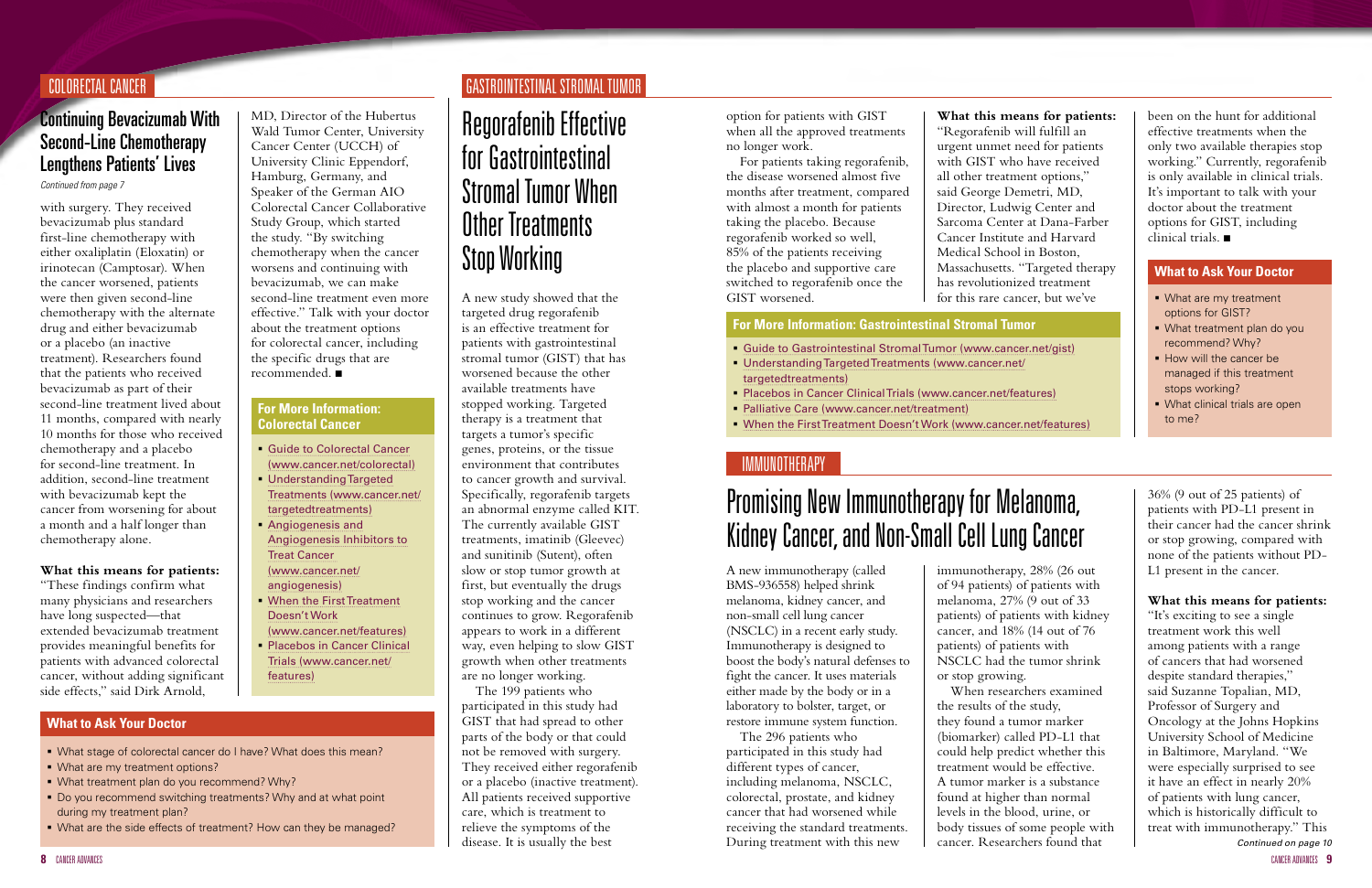## <span id="page-5-0"></span>KIDNEY CANCER

## **Promising New** Immunotherapy for Melanoma, Kidney Cancer, and NSCLC

immunotherapy is still in the early stages of development and only available in clinical trials. Talk with your doctor about all treatment options for your specific type of cancer, including clinical trials.  $\blacksquare$ 

*Continued from page 9*

#### IMMUNOTHERAPY

- [Guide to Kidney Cancer](http://www.cancer.net/kidney) (www.cancer.net/kidney)
- [Understanding Targeted Treatments](http://www.cancer.net/targetedtreatments) (www.cancer.net/ targetedtreatments)
- [Making Decisions About Cancer Treatment](http://www.cancer.net/treatmentdecisions) (www.cancer.net/ treatmentdecisions)
- [Managing Side Effects](http://www.cancer.net/sideeffects) (www.cancer.net/sideeffects)
- [Coping With Cancer-Related Fatigue](http://www.cancer.net/copingwithfatigue) (www.cancer.net/ copingwithfatigue)
- What type of cancer do I have?
- What is the stage? What does this mean?
- **What are my treatment** options?
- **What clinical trials are open** to me?
- What treatment plan do you recommend? Why?
- If the cancer worsens during treatment, what are the next steps?
- **What are my treatment** options?
- What treatment plan do you recommend? Why?
- **What are the possible side** effects of treatment, both in the short term and the long term?
- **How can these side effects** be managed?
- **How will this treatment affect** my daily life? Will I be able to work, exercise, and perform my usual activities?

- [Guide to Kidney Cancer](http://www.cancer.net/kidney) (www.cancer.net/kidney)
- **[Guide to Lung Cancer](http://www.cancer.net/lung)** (www.cancer.net/lung)
- [Guide to Melanoma](http://www.cancer.net/melanoma) (www.cancer.net/melanoma)
- [Understanding Tumor](http://www.cancer.net/patient/All+About+Cancer/Cancer.Net+Feature+Articles/Treatments%2C+Tests%2C+and+Procedures/Understanding+Tumor+Markers) [Markers](http://www.cancer.net/patient/All+About+Cancer/Cancer.Net+Feature+Articles/Treatments%2C+Tests%2C+and+Procedures/Understanding+Tumor+Markers) (www.cancer.net/ features)
- [Understanding](http://www.cancer.net/immunotherapy) [Immunotherapy](http://www.cancer.net/immunotherapy) (www.cancer.net/ immunotherapy)
- [Clinical Trials](http://www.cancer.net/clinicaltrials)  (www.cancer.net/ clinicaltrials)

#### **For More Information: Kidney Cancer**

#### **For More Information: Immunotherapy**

- What type of lung cancer do I have? What does this mean?
- Will testing be done to determine the molecular factors involved in my cancer? Where will testing be done?
- How will the results affect my treatment options?
- **What are my treatment** options?
- What treatment plan do you recommend? Why?

#### **What to Ask Your Doctor**

#### **What to Ask Your Doctor**

#### **What to Ask Your Doctor**

your doctor about the side effects of each of your treatment options, including how they may affect your quality of life and how they can be managed.  $\blacksquare$ 

A recent study showed that patients with metastatic kidney cancer (kidney cancer that has spread to other parts of the body) preferred pazopanib (Votrient) to sunitinib (Sutent), reporting that they had better quality of life while receiving pazopanib. These drugs are a type of treatment called targeted therapy, which targets the cancer's specific genes, proteins, or tissue environment that contributes to cancer growth and survival. To help control cancer growth,

A study in Germany showed that it is possible for local community hospitals to test non-small cell lung cancer (NSCLC) for molecular factors involved in the cancer. This means that a greater number of patients will have access to these tests. These molecular factors can be genes, proteins, or features of the tissue

# Patients With Kidney Cancer Report Better Quality of Life With Pazopanib

## Study Shows Molecular Testing of Non-Small Cell Lung Cancer Is Possible at Community Hospitals

patients with metastatic kidney cancer often need to take one of these drugs for many months or years. This means that they are also likely to experience side effects for as long as they take the drug, which can greatly affect their long-

term quality of life.

Dr. Zander, testing helps identify the patients most likely to benefit from certain drugs and those that may not be helped by the drug so that these patients can be spared the cost and side effects of drugs that are unlikely to be effective.  $\blacksquare$ 

As part of this study, 168 patients received pazopanib for 10 weeks followed by a twoweek break in treatment. Then, they received sunitinib for 10 weeks. When 114 of these patients were asked about their treatment preferences, researchers found that 70% preferred treatment with pazopanib, 22% preferred sunitinib, and 8% had no preference. The most common reasons patients gave for preferring pazopanib was better quality of life and less fatigue. Researchers

also found that patients taking pazopanib needed to have the dose lowered less often and needed fewer breaks in treatment than when taking sunitinib. Lowering the dose and temporarily stopping treatment are signs that the treatment is causing too many or too severe side effects.

**What this means for patients:** "While we expected patients

would prefer one drug over the other, due to the known side effects, we didn't expect this great a preference," said the study's lead author, Bernard J. Escudier, MD, a physician at the Institut Gustave Roussy, experiencing mild side effects over a long time has an effect on your quality of life." Talk with

Villejuif, France. "It's an important reminder that

## <span id="page-5-1"></span>LUNG CANCER

environment that contribute to cancer growth and survival. The results of tests for molecular factors often determine whether targeted therapy is a treatment option. Targeted therapy is a treatment that targets the molecular factors involved in cancer growth.

For NSCLC, targeted therapies include erlotinib (Tarceva), which targets epidermal growth factor receptor-1 (EGFR1), and crizotinib (Xalkori), which targets changes in the *ALK* gene. In addition, there are other molecular factors associated with NSCLC, including the *KRAS* and *BRAF* genes. Until recently, testing for these factors was still being studied and only available

in academic medical centers, making it challenging for patients at community treatment centers to have access to these tests.

For this study, researchers set up a molecular screening network that included non-academic community hospitals in Germany. In these hospitals, 77% of the lung tumor samples removed during a biopsy (removal of a small amount of tissue for examination under a microscope) were sent to a central laboratory to look for the molecular factors involved in NSCLC growth. Overall, 40% of these samples had molecular changes that could be treated with the targeted therapies discussed above. For the patients with NSCLC, all of those with an *ALK* mutation (change) who were able to take crizotinib

received the drug, and threequarters of those with EGFR changes received drugs targeting EGFR, such as erlotinib.

#### **What this means for patients:**

"Several of the most effective drugs used to treat advanced non-small cell lung cancer are only effective for patients whose tumors have specific molecular features," explained lead author Thomas Zander, MD, of the University Hospital in Cologne, Germany. "Because of advances in molecular testing and the ease of doing this testing in many laboratories, our research shows that state-of-the-art personalized medicine is possible in community hospitals and not just in advanced academic medical centers." According to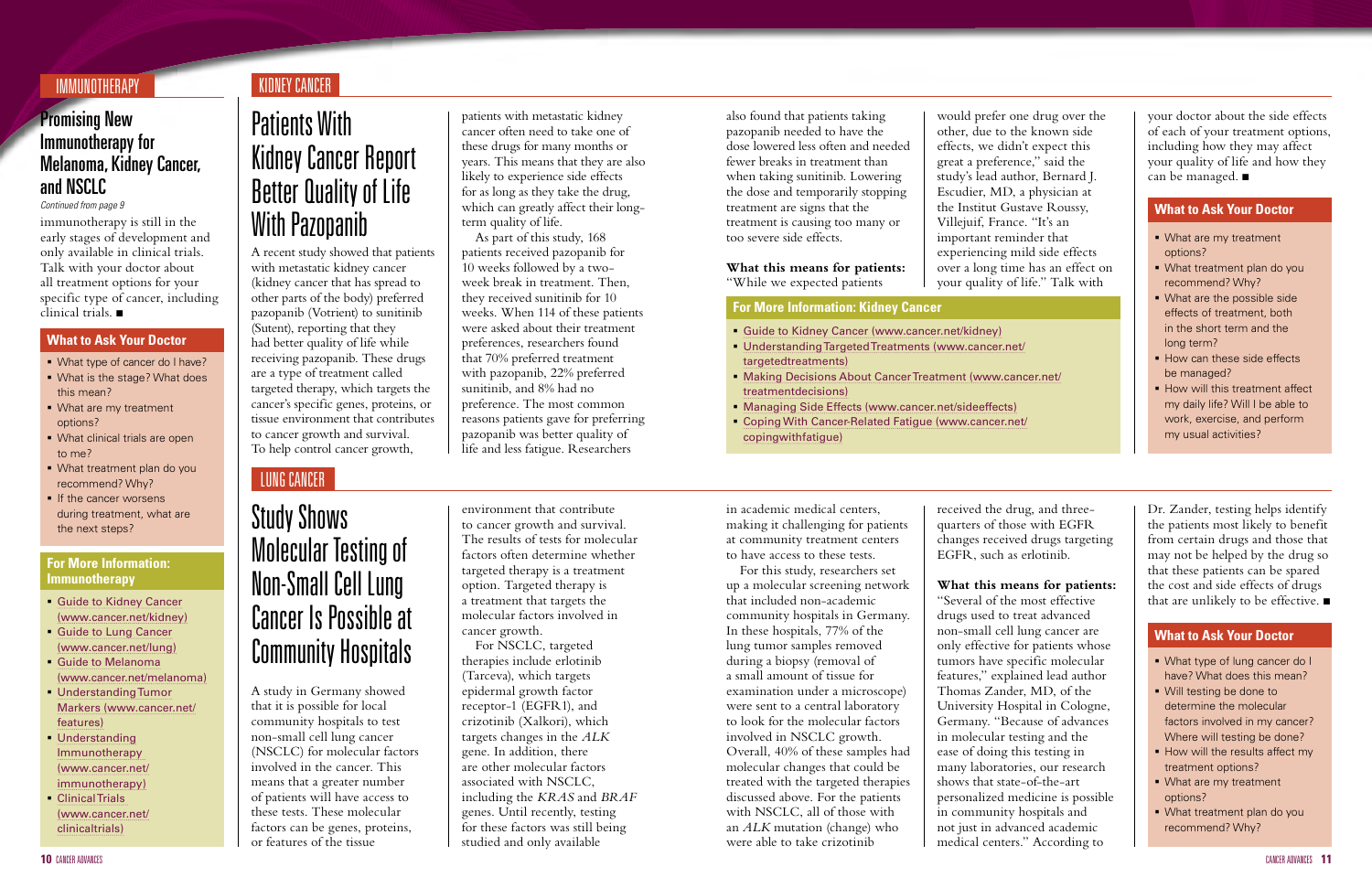#### ASCO **Cancer Cancer Survivorship Survivorship**<br> **Survivorship Newton** Ship **Next Steps for Patients and Their Families12** CANCER ADVANCES CANCER ADVANCES **13**

"This study clearly shows that the bendamustine-based regimen is more effective and has fewer side effects than the standard chemotherapy regimen," said lead author Mathias J. Rummel, MD, PhD, Professor of Medicine at the University Hospital Giessen in Germany. "Just as important, bendamustinebased therapy allowed patients to have a better quality of life while undergoing therapy." Bendamustine has been used in Europe for decades, but only became available in the United States in 2008. The combination of bendamustine and rituximab is being used at some cancer centers in the United States. If you have indolent or mantle cell lymphoma, it's important to talk with your doctor about this drug combination in addition to all your treatment options.  $\blacksquare$ 

However, patients receiving bendamustine and rituximab were more likely to have mild skin reactions, which are a common side effect of targeted therapies.

#### **What this means for patients:**

In a recent international study, researchers found that the targeted therapy drug afatinib kept advanced non-small cell lung cancer (NSCLC) with mutations (changes) to the epidermal growth factor receptor (EGFR) from worsening longer than the standard treatment. Targeted therapy is a treatment that targets a cancer's specific genes, proteins, or the tissue environment that contributes to cancer growth and survival. Specifically, afatinib targets EGFR. In a healthy cell, EGFR allows cells to grow and divide. When there are too many receptors caused by a mutation, as happens in cancer, the cancer cells continue to grow and divide uncontrollably.

The 345 patients who participated in this study had NSCLC with EGFR mutations and received either afatinib or the standard chemotherapy, a combination of pemetrexed (Alimta) and cisplatin (Platinol) given intravenously (IV; into a vein). Overall, researchers found that it took about four months longer for the cancer

- **[Guide to Lung Cancer](http://www.cancer.net/lung)** (www.cancer.net/lung)
- [EGFR Testing For Advanced](http://www.cancer.net/patient/Cancer+News+and+Meetings/Expert+Perspective+on+Cancer+News/Epidermal+Growth+Factor+Receptor+%28EGFR%29+Testing+for+Advanced+Non-Small+Cell+Lung+Cancer) [NSCLC](http://www.cancer.net/patient/Cancer+News+and+Meetings/Expert+Perspective+on+Cancer+News/Epidermal+Growth+Factor+Receptor+%28EGFR%29+Testing+for+Advanced+Non-Small+Cell+Lung+Cancer) (www.cancer.net/ expertsoncancernews)
- **[Understanding Targeted](http://www.cancer.net/targetedtreatments)** [Treatments](http://www.cancer.net/targetedtreatments) (www.cancer.net/ targetedtreatments)
- **[Facts About Personalized](http://www.cancer.net/patient/All+About+Cancer/Cancer.Net+Feature+Articles/Treatments%2C+Tests%2C+and+Procedures/Facts+About+Personalized+Cancer+Medicine)** [Cancer Medicine](http://www.cancer.net/patient/All+About+Cancer/Cancer.Net+Feature+Articles/Treatments%2C+Tests%2C+and+Procedures/Facts+About+Personalized+Cancer+Medicine) (www.cancer.net/features)
- **[Managing Side Effects](http://www.cancer.net/sideeffects)** (www.cancer.net/sideeffects)

James Chih-Hsin Yang, MD, PhD, a Professor at the National Taiwan University. "This new treatment could not only help patients live longer without the cancer worsening, but because it's given orally, it may also require fewer visits to the doctors' office than standard chemotherapy another important quality of life advantage." $\blacksquare$ 

A long-term study shows that a combination of bendamustine (Treanda) and rituximab (Rituxan) keeps two uncommon types of non-Hodgkin lymphoma (NHL), indolent (slowgrowing) lymphoma and mantle cell lymphoma, from worsening longer than standard chemotherapy. Bendamustine and rituximab are drugs called targeted therapies. Targeted therapy is a treatment that targets the cancer's specific genes, proteins, or the tissue environment that contributes to cancer growth and survival.

For a long time, the standard treatment for NHL has been rituximab plus chemotherapy with cyclophosphamide (Cytoxan), doxorubicin (Adriamycin), vincristine (Oncovin, Vincasar), and prednisone (multiple brand names). This treatment

# Afatinib Keeps Advanced Non-Small Cell Lung Cancer With EGFR Mutations From Worsening Longer Than Chemotherapy

# <span id="page-6-0"></span>Targeted Therapy Combination for Lymphoma Is More Effective Than Standard Chemotherapy

#### LUNG CANCER LYMPHOMA

to worsen for patients taking afatinib than for patients receiving chemotherapy. For a subgroup of patients with two of the most common types of EGFR mutations (called deletion 19 and L858R), the time it took for the cancer to worsen for those taking afatinib was almost seven months longer than for those receiving chemotherapy. Afatinib also slowed the development of common lung cancer-related symptoms, including cough and shortness of breath.

**What this means for patients:** "By more broadly and effectively blocking how these cancers grow, afatinib appears to be more effective than other therapies that target EGFR," said lead author

#### **For More Information: Lung Cancer**

- What type of lung cancer do I have?
- What is the stage? What does this mean?
- Was my tumor tested for EGFR mutations? How will the results affect treatment?
- What are my treatment options?
- What treatment do you recommend? Why?
- What are the possible side effects? How can they be managed?

#### **What to Ask Your Doctor**

combination is commonly called R-CHOP. In this study, patients with untreated indolent and mantle cell lymphoma received either bendamustine and rituximab or R-CHOP. Researchers found that the bendamustine and rituximab combination more than doubled the time it took for the lymphoma to worsen when compared with R-CHOP. For patients receiving bendamustine and rituximab, the lymphoma worsened nearly six years after treatment began compared with nearly three years for the patients receiving R-CHOP. In fact, bendamustine and rituximab worked so well that nearly half of the patients who had their disease worsen while taking R-CHOP were given this combination. In addition, bendamustine and rituximab caused fewer side effects, such as hair loss, nerve problems, and infections.

- [Guide to Non-Hodgkin Lymphoma](http://www.cancer.net/nhl) (www.cancer.net/nhl)
- [Understanding Targeted Treatments](http://www.cancer.net/targetedtreatments) (www.cancer.net/ targetedtreatments)
- [Skin Reactions to Targeted Therapies](http://www.cancer.net/skintargeted) (www.cancer.net/skintargeted)
- [Managing Side Effects](http://www.cancer.net/sideeffects) (www.cancer.net/sideeffects)

#### **For More Information: Lymphoma**

- What type of lymphoma do I have?
- What are my treatment options?
- Are bendamustine and rituximab treatment options for me?
- What treatment plan do you recommend? Why?
- What are the side effects of treatment? How will they be managed?

#### **What to Ask Your Doctor**

*Cancer Survivorship: Next Steps for Patients and Their Families* gives an overview of the challenges faced by cancer survivors and includes information on the importance of follow-up care, rehabilitation, managing long-term side effects, and maintaining lifelong health. Download the booklet at [www.cancer.net/survivors](http://www.cancer.net/survivors), or order copies at [www.cancer.net/estore](http://www.cancer.net/estore).

Described as "a gem of a freebie," **Cancer.Net's app** includes interactive tools to help patients get answers to important questions, track

side effects, and manage medications. Download the app at [www.cancer.net/app](http://www.cancer.net/app).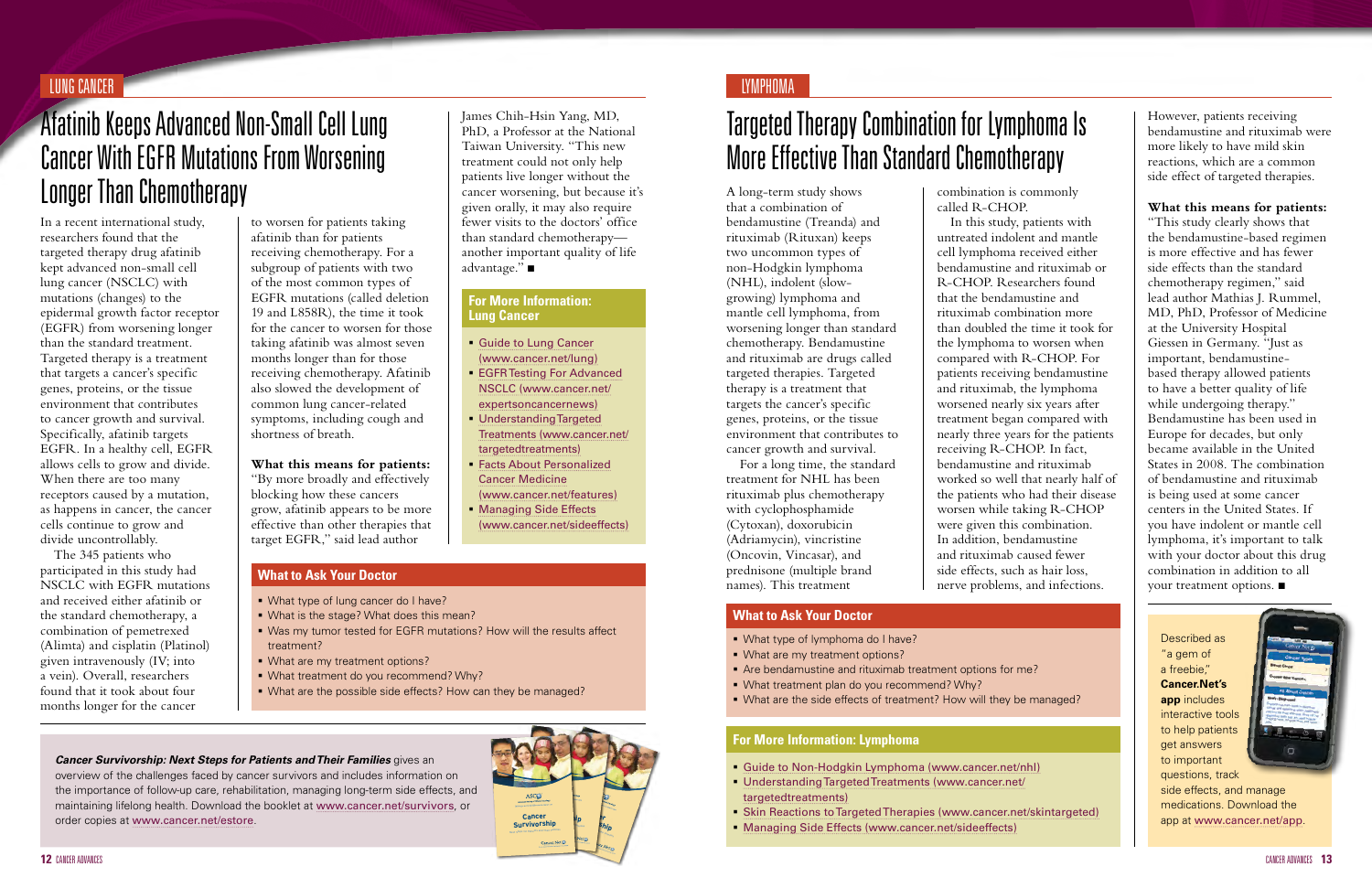#### <span id="page-7-0"></span>MANAGING SIDE EFFECTS

In a new study, researchers found that the drug duloxetine (Cymbalta) helps treat a painful side effect of chemotherapy called peripheral neuropathy. Peripheral neuropathy is a condition that occurs when nerves in the body's peripheral nervous system (outside the brain and spinal cord) are damaged. Depending on where the damaged nerves are

**14** CANCER ADVANCES CANCER ADVANCES **15** In this study, researchers compared olanzapine with the drug metoclopramide (Reglan) to find out which one helped prevent breakthrough nausea and vomiting for patients receiving

# Anti-Depressant Helps Manage Peripheral Neuropathy From **Chemotherapy**

A recent study showed that the drug olanzapine (Zyprexa) helps manage nausea and vomiting from chemotherapy when the usual treatments for these side effects are not working. Nausea and vomiting are common, but often manageable, side effects of chemotherapy. However, despite treatments given to prevent nausea and vomiting, about 30% to 40% of patients taking certain types of chemotherapy still have nausea and vomiting. When this happens, it is called breakthrough nausea and vomiting.

# Olanzapine May Manage Nausea and Vomiting From Chemotherapy When Other Treatments Fail

- 59% of the patients given duloxetine and 39% of those given the placebo felt that they had less pain
- 30% of the patients given duloxetine and 33% of those

located, it can cause numbness and tingling in the hands and feet, pain, muscle weakness, constipation, and dizziness.

About 20% to 30% of patients who receive types of chemotherapy called taxanes and platinum-based chemotherapy develop peripheral neuropathy. This long-lasting side effect lowers a patient's quality of life during and after cancer treatment, and for a long time, there was no effective way to treat this condition.

This study included 231 patients who had high levels of pain caused by peripheral neuropathy from chemotherapy. They received either duloxetine

followed by placebo (an inactive treatment) or a placebo followed by duloxetine. The dose was started low and then gradually increased to lessen the side effects of duloxetine, which include fatigue, dry mouth, sleepiness, and nausea. Patients completed a survey on the amount of pain they were experiencing before the study started and then weekly during the study. Researchers learned the following information from these surveys:

■ 11% of the patients given duloxetine and 28% of those given the placebo felt that they had more pain

types of chemotherapy that are most likely to cause nausea and vomiting. Metoclopramide is often used to help prevent breakthrough nausea and vomiting, although the research is not clear if it is helpful.

The 205 patients who participated in this study had never received chemotherapy and were given the standard drugs to prevent nausea and vomiting before starting their chemotherapy. These drugs helped prevent nausea and vomiting for most of the patients. However, 80 patients experienced breakthrough nausea and vomiting. Once these patients experienced breakthrough nausea and vomiting, they received either olanzapine or

it is relatively inexpensive and taken by mouth. It can cause a variety of side effects when taken daily for six months or longer. However, in this study the drug was used for only a short time. Breakthrough nausea and vomiting generally start about two to four days after chemotherapy, and according to Dr. Navari, olanzapine would not be needed for longer than three days. Talk with your doctor about how to prevent and manage nausea and vomiting from cancer treatment.  $\blacksquare$ 

metoclopramide every day for three days. For the patients who received olanzapine, 71% (30 out of 42 patients) had no vomiting and 67% (28 out of 42 patients) had no nausea. For the patients who received metoclopramide, 32% (12 out of 38 patients) had no vomiting and 24% (9 out of 38 patients) had no nausea. These results mean that, in this study, olanzapine helped to prevent nausea and vomiting better than metoclopramide.

Ann Arbor. "We now have a treatment that could improve the quality of life for many of our patients." Duloxetine is currently available to treat depression and peripheral neuropathy from diabetes. Talk with your doctor about the use of this drug to treat peripheral neuropathy from chemotherapy.  $\blacksquare$ 

#### **What this means for**

**patients:** Patients often find that breakthrough nausea and vomiting from chemotherapy lowers their quality of life. In some situations, it can be severe enough that the doctor may need to a lower a patient's chemotherapy dose to reduce the symptoms, which may make chemotherapy less effective. "This study suggests that olanzapine

- What cancer treatments did I receive?
- What are the possible side effects of those treatments, both in the short term and the long term?
- How can the side effects be managed?
- If I have or develop peripheral neuropathy, what are my treatment
- options? Would duloxetine be considered?

- Will chemotherapy be part of my treatment plan? Which drugs will be used?
- What is the risk of nausea and vomiting with these drugs?
- **How will nausea and vomiting** be prevented or managed before, during, and after chemotherapy?
- **What options are available if** I have breakthrough nausea and vomiting?

#### **What to Ask Your Doctor**

#### **What to Ask Your Doctor**

given the placebo felt no change in pain

These results show that when patients took duloxetine, they were more likely to have less pain and less likely to have no change or an increase in pain than when they took the placebo. The most common side effect that patients experienced during this study was fatigue, and it was more common for those taking duloxetine.

**What this means for patients:** "Duloxetine isn't perfect and

A new analysis of a large survey showed that many primary care providers (PCPs) are not familiar with the long-term side effects

# Many Primary Care Providers Are Unfamiliar With the Long-Term Side Effects of Chemotherapy

of four types of chemotherapy commonly used to treat breast and colorectal cancers. It is important for cancer survivors

will be very useful for patients with breakthrough nausea and vomiting who feel very sick and sometimes need to come to the clinic, hospital, or emergency room," said lead author Rudolph M. Navari, MD, PhD, Professor of Medicine, Associate Dean, and Clinical Director of the Harper Cancer Institute, Indiana University School of Medicine-South Bend.

> to have lifelong follow-up care to watch for long-term side effects (also called late effects), and survivors often visit PCPs for ongoing follow-up care after cancer treatment ends. This study highlights the importance of communication between *Continued on page 16*

Olanzapine is approved by the U.S. Food and Drug Administration for several mental health conditions, and didn't work for every patient in our study, but it was effective for a majority of people, and this was the first randomized clinical trial to show that any drug is effective for this terrible pain," said lead author Ellen M. Lavoie Smith, PhD, Assistant Professor in the School of Nursing at University of Michigan in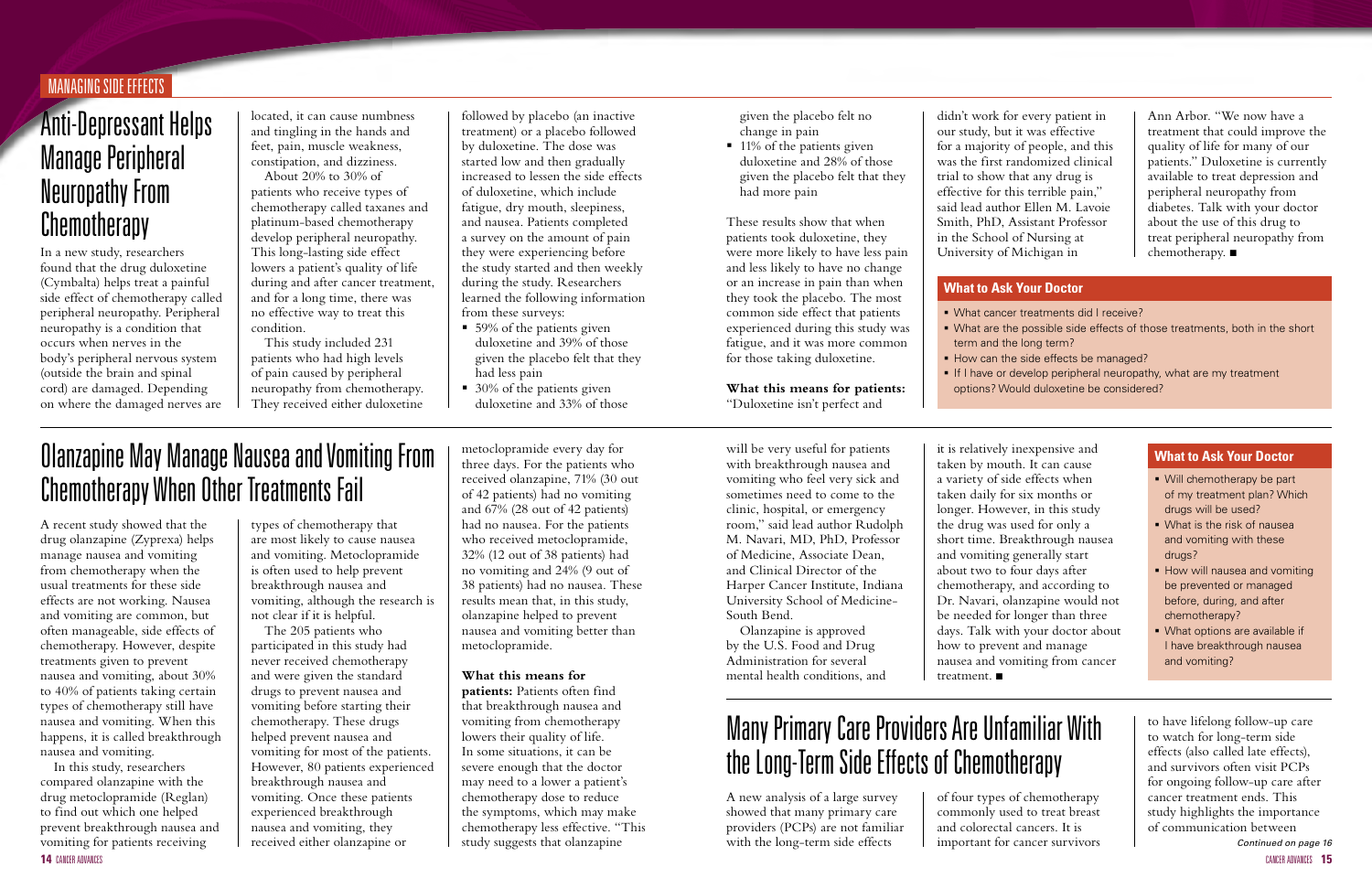#### MANAGING SIDE EFFECTS IN A MELANOMA AND SUCCESSIVE AND SUCCESSIVE AND MELANOMARY AND MELANOMARY AND MELANOMARY AND MELANOMARY AND MELANOMARY AND MELANOMARY AND MELANOMARY AND MELANOMARY AND MELANOMARY AND MELANOMARY AND ME

## **Many Primary Care** Providers Are Unfamiliar With the Long-Term Side Effects of Chemotherapy

*Continued from page 15*

oncologists, PCPs, and cancer survivors to make sure survivors receive appropriate follow-up care and treatment for any long-term side effects.

Previous results from this survey, called the Survey of Physician Attitudes Regarding the Care of Cancer Survivors (SPARCCS), showed that many PCPs feel that they do not have the general knowledge and confidence to care for cancer survivors. In the new analysis of this survey, researchers focused on the PCPs awareness of common late effects of treatment, including heart problems, peripheral neuropathy (nerve problems), early menopause, and second cancers, for four commonly used breast and colorectal cancer drugs.

Researchers found that among the PCPs surveyed, 55% knew that heart problems are a late effect of doxorubicin (Adriamycin). Furthermore, about 27% knew that peripheral neuropathy is a late effect of paclitaxel (Taxol), and about 22% knew that peripheral neuropathy is a long-term side effect of oxaliplatin (Eloxatin). For cyclophosphamide (Cytoxan, Neosar), about 15% of PCPs knew that early menopause is a late

"While we strongly encourage patients to be aware of the treatments they receive and their side effects, it is vitally important that oncologists relay this information to patients' primary care providers so their risks can be appropriately managed throughout their lives," said lead author Larissa Nekhlyudov, MD, MPH, Assistant Professor of Population Medicine at Harvard Medical School and internist at Harvard Vanguard Medical Associates in Boston, Massachusetts. "At the same time, our findings highlight the need for ongoing education among all physicians who care for cancer survivors, including oncologists, about the potential late effects of treatment." Talk with your doctor during and after treatment about creating a summary of the treatment you received, the possible long-term side effects, and the recommendations for follow-up care.  $\blacksquare$ 

- What type and stage of cancer did I have?
- What treatments did I receive?
- What are the long-term side effects from treatment?
- Who will be coordinating and managing my follow-up care?
- Could you provide a written treatment summary?
- How can any late effects be managed?

- [Side Effects of Chemotherapy](http://www.cancer.net/patient/All+About+Cancer/Cancer.Net+Feature+Articles/Side+Effects/Side+Effects+of+Chemotherapy?cpsextcurrchannel=1) (www.cancer.net/chemotherapy)
- [Cancer.Net Video: Managing Side Effects of Chemotherapy, with](http://www.cancer.net/patient/Multimedia/Cancer.Net+Videos/Side+Effects/Managing+Side+Effects+of+Chemotherapy%2C+with+Lynn+Schuchter%2C+MD) [Lynn Schuchter, MD](http://www.cancer.net/patient/Multimedia/Cancer.Net+Videos/Side+Effects/Managing+Side+Effects+of+Chemotherapy%2C+with+Lynn+Schuchter%2C+MD) (www.cancer.net/videos)
- [Managing Side Effects](http://www.cancer.net/sideeffects) (www.cancer.net/sideeffects)
- [Managing Peripheral Neuropathy](http://www.cancer.net/patient/All+About+Cancer/Cancer.Net+Feature+Articles/Side+Effects/Managing+Peripheral+Neuropathy) (www.cancer.net/features)
- [Nausea and Vomiting](http://www.cancer.net/nauseavomiting) (www.cancer.net/nauseavomiting)
- [What to Know: ASCO's Guideline on Preventing Vomiting Caused by](http://www.cancer.net/patient/Publications+and+Resources/What+to+Know%3A+ASCO%27s+Guidelines/What+to+Know%3A+ASCO%27s+Guideline+on+Preventing+Vomiting+Caused+by+Cancer+Treatment) [Cancer Treatment](http://www.cancer.net/patient/Publications+and+Resources/What+to+Know%3A+ASCO%27s+Guidelines/What+to+Know%3A+ASCO%27s+Guideline+on+Preventing+Vomiting+Caused+by+Cancer+Treatment) (www.cancer.net/whattoknow)
- [Placebos in Cancer Clinical Trials](http://www.cancer.net/patient/All+About+Cancer/Cancer.Net+Feature+Articles/Treatments%2C+Tests%2C+and+Procedures/ASCO+Expert+Corner%3A+Placebos+in+Cancer+Clinical+Trials) (www.cancer.net/features)
- [Cancer Survivorship](http://www.cancer.net/survivorship) (www.cancer.net/survivors)
- [ASCO Cancer Treatment Summaries](http://www.cancer.net/treatmentsummaries) (www.cancer.net/ treatmentsummaries)
- **[Late Effects](http://www.cancer.net/patient/Survivorship/Late+Effects) (www.cancer.net/survivors)**
- [Keeping a Personal Medical Record](http://www.cancer.net/patient/All+About+Cancer/Cancer.Net+Feature+Articles/Quality+of+Life/Keeping+a+Personal+Medical+Record) (www.cancer.net/features)

#### **For More Information: Managing Side Effects**

effect, and about 17% knew that second cancers are a risk. For the oncologists surveyed, knowledge of the late effects ranged from 62% to 97% for the four drugs.

#### **What this means for patients:**

new treatments for melanoma that had spread to other parts of the body. Last year, ipilimumab (Yervoy) and vemurafenib were approved, and now dabrafenib could be approved," explained lead author and global principal investigator, Axel Hauschild, MD, Professor of Dermatology at the University Hospital in Kiel, Germany. "These findings represent another advance in the treatment of melanoma." Research on dabrafenib is ongoing, and it is currently only available in clinical trials. Talk with your doctor about all the treatment options for melanoma, including clinical trials.  $\blacksquare$ 

- In Is targeted therapy a treatment option?
- What clinical trials are open to me?
- What stage of melanoma do I have? What does this mean? Will tests be needed to find out if there are any gene mutations involved
- in my melanoma?
- What are my treatment options?
- What treatment plan do you recommend? Why?
- 
- 
- What are the possible side effects? How can they be managed?

#### **What to Ask Your Doctor**

#### **What to Ask Your Doctor**

Researchers found that the drug dabrafenib reduced the risk of melanoma worsening and the risk of death from the disease when compared with chemotherapy in a new, large study of melanoma. Dabrafenib is a targeted drug. This treatment targets the cancer's specific genes, proteins, or the tissue environment that contributes to cancer growth and survival. Specifically, dabrafenib targets a mutation (change) in the *BRAF* gene, which is known to fuel melanoma growth. Another drug recently used for melanoma, vemurafenib (Zelboraf), also targets the *BRAF* mutation.

The patients who participated in this study had stage III or IV melanoma that could not be removed with surgery and had not received any treatment before the study began. During the study, they received either dabrafenib or a standard chemotherapy for melanoma, the drug dacarbazine (DTIC-Dome). Melanoma growth

> A small analysis of a larger study showed that combining two different targeted therapy drugs, dabrafenib and trametinib, stopped advanced melanoma from worsening while causing less severe side effects than the current standard targeted therapy drug. Targeted therapy is a treatment that targets a cancer's specific genes, proteins,

# <span id="page-8-0"></span>Targeted Therapy, Dabrafenib, Keeps Melanoma From Worsening Longer Than Chemotherapy

Combination of Two Targeted Therapies Slows Advanced Melanoma Growth With Fewer Side Effects

slowed or stopped for 50% of the patients taking dabrafenib, compared with 6% of those receiving chemotherapy. Because the study is ongoing, researchers do not have final data; they estimate that the time it takes for the melanoma to worsen for patients taking dabrafenib will be a little more than two months longer than for the patients receiving chemotherapy. The side effects of dabrafenib include sensitivity to the sun and other skin cancers. However the number of patients who developed these side effects was low. In fact, the side effects of

dabrafenib in this study were less

severe than previous research on vemurafenib has shown.

#### **What this means for patients:** "For three decades, we had no

or the tissue environment that contributes to cancer growth and survival. Specifically, dabrafenib targets changes in the *BRAF* gene, and trametinib targets changes in the *MEK* gene to stop melanoma growth.

*Continued on page 18* About half of melanomas have a specific genetic change in the *BRAF* gene that drives cancer

**Watch videos and listen to podcasts with ASCO experts discussing the recent advances highlighted at the 2012 ASCO Annual Meeting at** [www.cancer.net/](http://www.cancer.net/ascoannualmeeting) [ascoannualmeeting](http://www.cancer.net/ascoannualmeeting).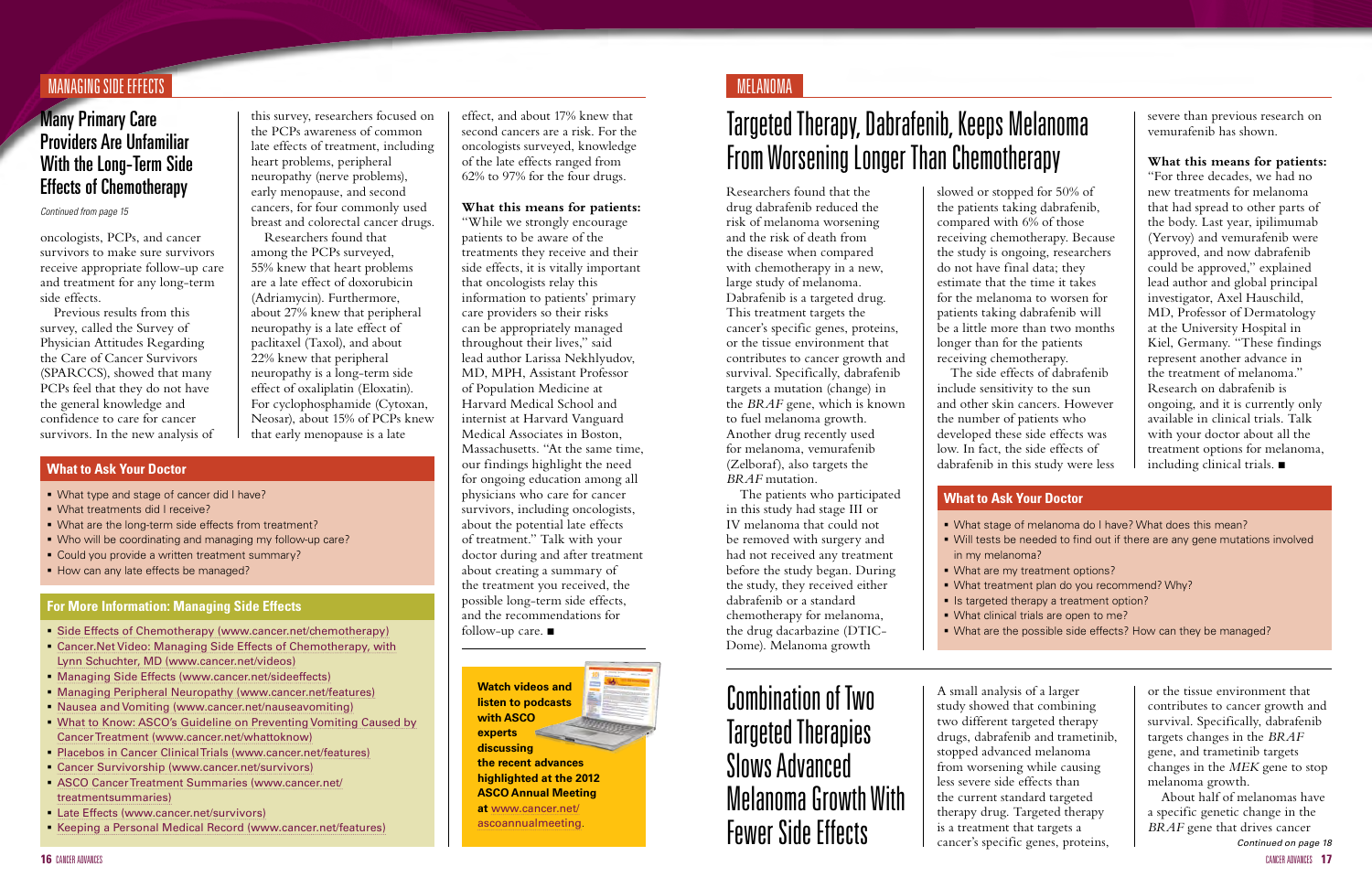#### Director of the Donald A. Adam Comprehensive Melanoma Research Center in Tampa, Florida. Research on dabrafenib and trametinib is ongoing, and these drugs are not yet available outside of clinical trials. Talk with your doctor about all treatment options for melanoma, including clinical trials.  $\blacksquare$

#### Combination of Two Targeted Therapies Slows Advanced Melanoma Growth

*Continued from page 17*

#### MELANOMA

growth. In these tumors, the *MEK* gene often contributes to tumor growth, as well. The current standard targeted therapy approved by the U.S. Food and Drug Administration in 2011, vemurafenib (Zelboraf), also targets the *BRAF* gene. However, the drug eventually stops working for most patients, highlighting the importance of additional treatment options.

This analysis included a subgroup of 77 patients (out of 125 patients in the main study who received dabrafenib and trametinib) with advanced melanoma who had not yet received any treatments that target the *BRAF* gene. Although the study is ongoing, so far these patients have not had their cancer worsen for

about 7 months, which is similar to studies on vemurafenib. This means that the new drug combination appears to work as well as the current standard targeted therapy. However, studies on vemurafenib have shown that up to 25% of patients develop skin side effects, such as skin cancer and other precancerous skin conditions. In this recent study, 2% of the 125 patients receiving dabrafenib and trametinib developed these skin conditions, which means the combination of these drugs appears to cause fewer side effects than the previous research on vemurafenib has shown.

#### **What this means for patients:**

"Not only are the two drugs shrinking the cancer, but we're seeing that a second anticancer therapy may actually lower the side effects of the first," said Jeffrey Weber, MD, PhD, a senior member at H. Lee Moffitt Cancer Center and

**18** CANCER ADVANCES CANCER ADVANCES **19** drug trametinib slowed tumor growth and lengthened the lives of patients who have advanced melanoma with a *BRAF* gene mutation (change). Trametinib is a type of treatment called targeted therapy. Targeted therapy targets the cancer's specific genes, proteins, or the tissue environment that contributes to cancer growth and survival. Currently, there is one targeted therapy

- What stage of melanoma do I have? What does this mean?
- **What are my treatment** options?
- **What clinical trials are open** to me?
- **Will targeted therapy be an** option for treatment? If so, which drugs will be used?
- **What is my prognosis (chance**) of recovery) with these drugs?
- What are the possible side effects? How will they be managed?

**Than Chemotherapy Alone A** recent study showed that the approved to treat melanoma that  $\begin{array}{c} \text{and had received either one} \\ \text{treatment or no treatment before} \\ \text{the study began. During the} \end{array}$ The patients who participated in this study had advanced melanoma with a *BRAF* mutation and had received either one treatment or no treatment before the study began. During the study, they received trametinib or standard chemotherapy with either dacarbazine (DTIC-Dome) or paclitaxel (Taxol). Trametinib slowed or stopped melanoma growth for 22% of patients receiving the drug, compared with 8% of those who received chemotherapy.

- What stage of melanoma do I have? What does this mean?
- Will tests be needed to find out if there are any gene mutations involved in my melanoma?
- **What are my treatment** options?
- What treatment plan do you recommend? Why?
- **Will targeted therapy be a** part of my treatment plan?
- **What are the possible side** effects? How can they be managed?

#### **What to Ask Your Doctor**

#### **What to Ask Your Doctor**

- [Guide to Melanoma](http://www.cancer.net/melanoma) (www.cancer.net/melanoma)
- [Clinical Trials](http://www.cancer.net/clinicaltrials) (www.cancer.net/clinicaltrials)
- [Understanding Targeted Treatments](http://www.cancer.net/targetedtreatments) (www.cancer.net/ targetedtreatments)
- [Targeted Therapy Finder—Melanoma](http://www.cancer.net/patient/Cancer+Types/Melanoma?sectionTitle=Targeted%20Therapies) (www.cancer.net/melanoma)
- [Skin Reactions to Targeted Therapies](http://www.cancer.net/skintargeted) (www.cancer.net/skintargeted)
- [Managing Side Effects](http://www.cancer.net/sideeffects) (www.cancer.net/sideeffects)

become another initial treatment option for patients with advanced melanoma." Because research on trametinib is ongoing, it is currently only available in clinical trials. It's important to talk with your doctor about all treatment options for melanoma, including  $\tilde{\text{clinical trials}}$ .

#### **For More Information: Melanoma**

approved to treat melanoma that targets the *BRAF* gene, called vemurafenib (Zelboraf). However, vemurafenib eventually stops controlling melanoma growth for most patients, highlighting the need for other treatment options. Trametinib targets the MEK protein, which affects melanoma growth similarly to a mutated *BRAF* gene, which is why researchers are studying this treatment for melanoma.

# New Targeted Therapy for Advanced Melanoma Lengthens Patients' Lives

# Adding Bevacizumab to Chemotherapy Keeps Ovarian Cancer From Worsening Longer

According to a recent study, giving bevacizumab (Avastin) along with standard chemotherapy doubled the time it took for platinum-resistant ovarian, fallopian tube, and primary peritoneal cancers to worsen. These are all cancers of a woman's reproductive system that are treated similarly. Platinumbased chemotherapy is often the first treatment for these cancers

Trametinib also lengthened the amount of time it took for the melanoma to worsen by a little

more than three months when compared with chemotherapy. After six months, 81% of patients taking trametinib were living with the disease, compared with 67% of those who received chemotherapy. Because trametinib worked so well to control melanoma growth in this study, almost half of the patients who had their disease worsen while receiving chemotherapy were switched to trametinib.

The side effects of trametinib were generally manageable for patients in this study and included rashes, eye problems, high blood

pressure, and reduced heart

function.

#### **What this means for patients:**

"This is the first in a new type of targeted drugs that could benefit patients with melanoma who have *BRAF* gene mutations. The findings show that blocking the MEK protein is an effective treatment for many people with the disease," said lead author Caroline Robert, MD, PhD, Head of Dermatology at the Institute Gustave Roussy in Paris, France. "Trametinib is likely to

#### <span id="page-9-0"></span>OVARIAN CANCER

and includes the drugs cisplatin (Platinol), carboplatin (Paraplat, Paraplatin), and oxaliplatin (Eloxatin). When platinum-based drugs stop working to control the cancer's growth, it is called platinum-resistant cancer. This study included 361 patients who had ovarian, fallopian tube, or primary peritoneal cancer that had worsened within six months

of their last dose of platinumbased chemotherapy. During the study, patients received either bevacizumab plus chemotherapy with paclitaxel (Taxol), topotecan (Hycamtin), or liposomal pegylated doxorubicin (multiple brand names), or they received only chemotherapy.

After a little over a year, researchers found that 75% (135 out of 179 patients) of the patients who received bevacizumab plus chemotherapy had a recurrence (cancer that comes back after treatment), compared with 91% (166 out of 182 patients) who received chemotherapy alone. In *Continued on page 20*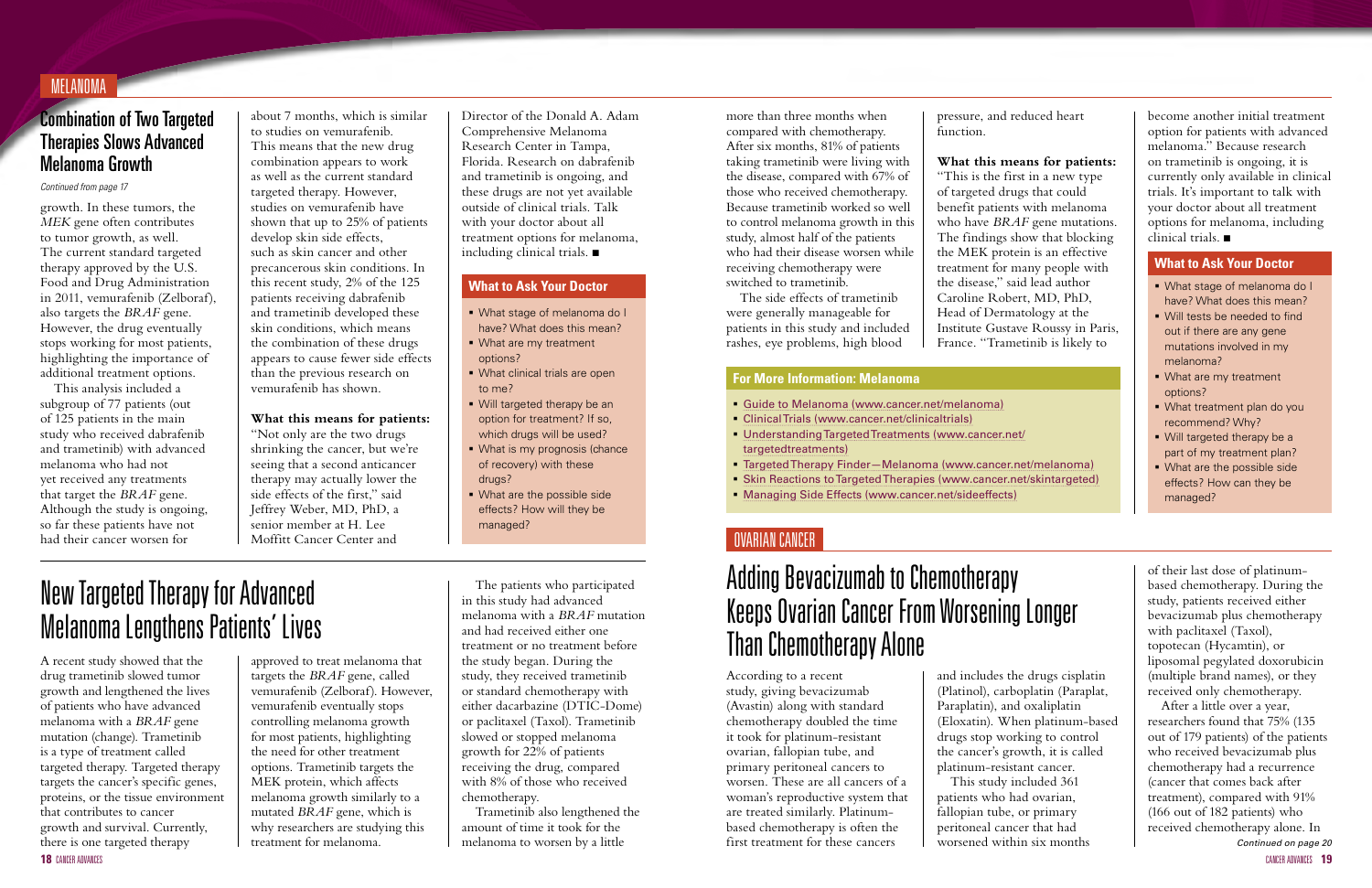## Adding Bevacizumab to Chemotherapy Keeps Ovarian Cancer From Worsening Longer

*Continued from page 19*

#### OVARIAN CANCER PROSTATE CANCER

addition, researchers found that the time it took for the cancer to worsen was nearly seven months for patients who received bevacizumab and chemotherapy, compared with a little more than three months for those who received chemotherapy alone.

In this study, the patients receiving bevacizumab plus chemotherapy had more moderate side effects than those who received chemotherapy alone. These side effects included high blood pressure and gastrointestinal perforations (tears in the lining of the bowel).

- What stage of prostate cancer do I have? What does this mean?
- **What are my treatment** options?
- **Will hormone therapy be** used? What other treatments are needed?
- What is my prognosis?
- What are the side effects of the recommended treatments?

#### **What this means for patients:**

"Bevacizumab offers a new treatment option for the 20% of women who have primary platinum-resistant ovarian cancer, as well as those whose

- What type and stage of cancer do I have? What does this mean?
- What are my treatment options?
- What treatment plan do you recommend? Why?
- What is the next step if the current treatment stops working?
- What are the side effects of treatment? How can they be managed?

**[Guide to Ovarian Cancer](http://www.cancer.net/ovarian)** (www.cancer.net/ovarian) **[Guide to Fallopian Tube](http://www.cancer.net/fallopian)** [Cancer](http://www.cancer.net/fallopian) (www.cancer.net/

(www.cancer.net/features) **[Managing Side Effects](http://www.cancer.net/sideeffects)** 

#### **What to Ask Your Doctor**

#### **What to Ask Your Doctor**

disease later becomes platinumresistant," said lead study author Eric Pujade-Lauraine, MD, PhD, Professor, Université de Paris Descartes, France and Head of the Group d'Investigateurs Nationaux pour l'Etude des Cancers Ovariens (GINECO), a clinical trials cooperative group based in France. "For the first time in platinum-resistant ovarian cancer, we have been able to use a combination

therapy to significantly improve the time it takes for the disease

fallopian)

[Doesn't Work](http://www.cancer.net/patient/All+About+Cancer/Cancer.Net+Feature+Articles/Treatments,+Tests,+and+Procedures/When+the+First+Treatment+Doesn%27t+Work)

(www.cancer.net/sideeffects)

to worsen." $\blacksquare$ 

**For More Information: Ovarian Cancer**

**[When the First Treatment](http://www.cancer.net/patient/All+About+Cancer/Cancer.Net+Feature+Articles/Treatments,+Tests,+and+Procedures/When+the+First+Treatment+Doesn%27t+Work)** 

## Intermittent Hormone Therapy Less Effective Than Continuous Therapy for Some Men With Advanced Prostate Cancer

## <span id="page-10-0"></span>Abiraterone Plus Hormone Therapy Is an Effective Treatment for Some Men With High-Risk Prostate Cancer

A long-term study comparing two common hormone therapy schedules showed that intermittent (short breaks in treatment) hormone therapy is less effective than continuous (no breaks in treatment) hormone therapy for men with hormonesensitive prostate cancer with minimal disease spread (cancer that has not spread beyond the spine, pelvis, and lymph nodes). Hormone-sensitive prostate cancer is cancer that uses male sex hormones called androgens, such as testosterone, to grow and spread. Hormone therapy, also called androgen ablation or androgen-deprivation therapy,

About one-third of men with localized, high-risk prostate cancer who received the drug abiraterone (Zytiga) along with hormone therapy before surgery had little to no cancer remaining after six months of treatment, according to a recent clinical trial. Prostate cancer is called localized high-risk prostate cancer when the tumor has grown throughout the prostate, is high grade (meaning the cancer cells barely look like normal cells, called a Gleason score of 8), and the man has a prostate-specific antigen (PSA) level higher than 20.

outcomes for many men, but larger, long-term studies are needed." Talk with your doctor to learn more about all treatment options for prostate cancer, including clinical trials.  $\blacksquare$ 

Men with this type of prostate cancer often have a poor prognosis (chance of recovery) because the cancer often spreads to other parts of the body, even with treatment. Hormone therapy lowers levels of the hormone testosterone, which prostate cancers use to grow and spread. Abiraterone also blocks the production of testosterone, which means that these two treatments together may be more effective to stop prostate cancer growth. Abiraterone has been used to treat advanced prostate cancer, but this is the first time it has been studied for earlier-stage prostate cancers. In this study, researchers combined abiraterone with

lowers levels of androgens in the body to help keep the cancer from growing or spreading. Eventually, metastatic prostate cancer (cancer that has spread) develops a resistance to hormone therapy, meaning the treatment stops working to control the cancer's growth.

Hormone therapy causes side effects that can affect a man's quality of life, such as impotence, loss of sexual desire, hot flashes, and weight gain. Because of early research on hormone therapy, doctors thought intermittent hormone therapy could decrease these side effects and delay the cancer from developing a

resistance to treatment. This study shows that this may not be the case for some men with prostate cancer.

The 1,500 men who participated in this study received either intermittent hormone therapy or continuous hormone therapy after their prostatespecific antigen (PSA) levels fell to 4 nanograms (ng)/milliliter (ml) or lower after seven months of continuous hormone therapy. A decreasing PSA level is a sign that the treatment is working to control the cancer's growth. Because intermittent therapy includes breaks in treatment, the men receiving intermittent hormone therapy received about half as much hormone therapy as the men receiving continuous hormone therapy.

leuprolide (Lupron, Viadur), a standard hormone therapy for prostate cancer, for two groups of men with localized, highrisk prostate cancer. One group included 27 men who received leuprolide for 12 weeks, followed by another 12 weeks of leuprolide plus abiraterone. The second group included 29 men who received both abiraterone and leuprolide for 24 weeks. After treatment was finished, all of the men in the study had surgery to look for any cancer remaining in the prostate.

Of the men who received 24 weeks of abiraterone and leuprolide, 34% had little to no cancer remaining in the prostate. For the men who received

> In this study, the men with minimal disease spread who *Continued on page 22*

12 weeks of abiraterone plus leuprolide, 15% had little to no cancer remaining in the prostate. These results indicate that the longer combination of abiraterone and leuprolide may work better to treat this type of prostate cancer.

#### **What this means for patients:**

"For this many patients with high-risk disease to have very little to no cancer in the prostate after six months of treatment is dramatic," said lead author Mary-Ellen Taplin, MD, Associate Professor of Medicine at Harvard Medical School and the Dana-Farber Cancer Institute in Boston, Massachusetts. "Our findings suggest that this combination could improve



**ASCO Answers** is a series of fact sheets that provide an introduction to a specific type of cancer or cancer-related topic. These fact sheets can be downloaded at [www.cancer.net/ascoanswers](http://www.cancer.net/ascoanswers), or ordered at [www.cancer.net/estore](http://www.cancer.net/estore).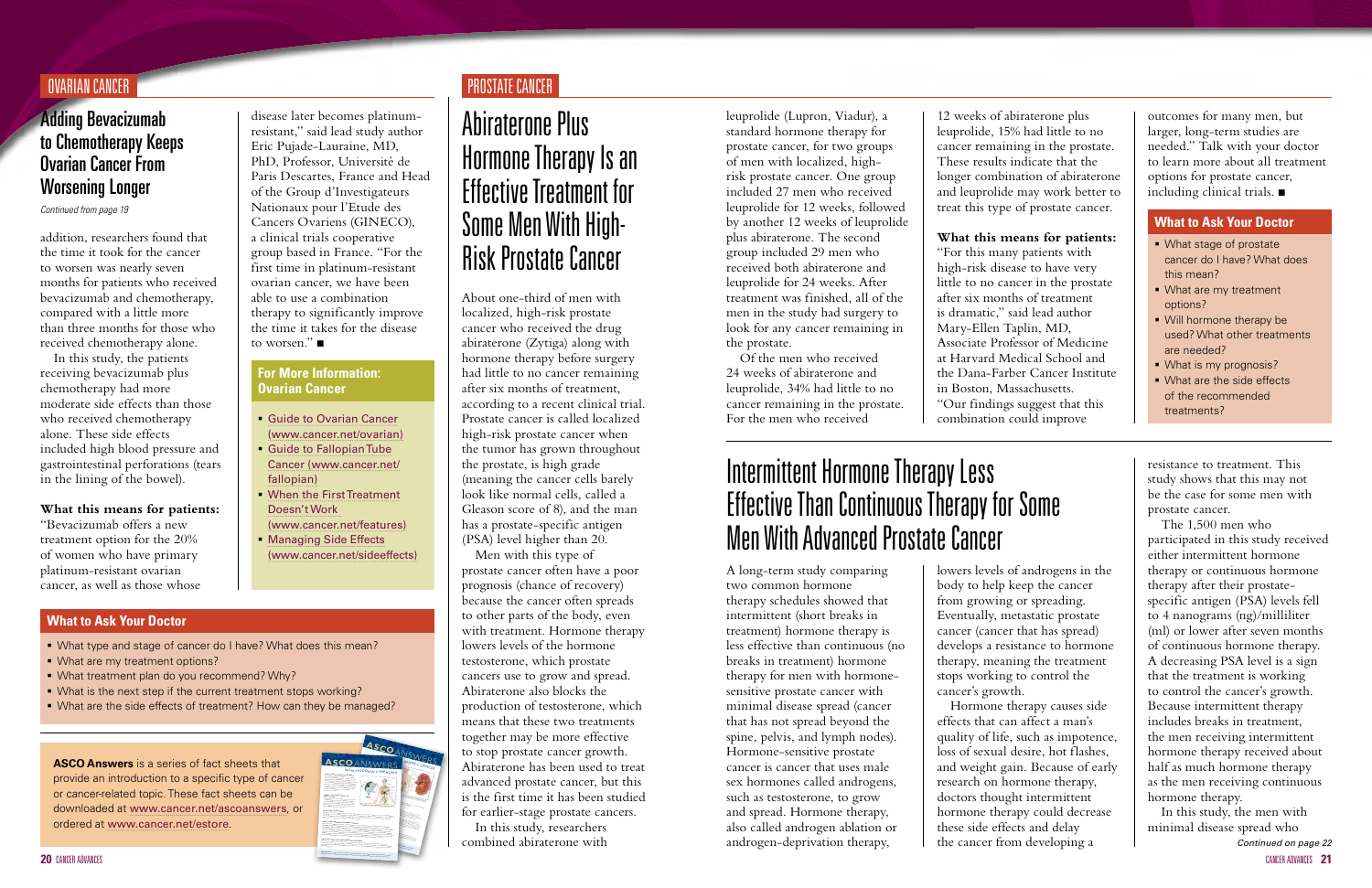received continuous hormone therapy lived about two years longer than those receiving intermittent hormone therapy (7 years compared with 5 years). Men with prostate cancer that had spread more widely throughout the body lived about the same amount of time whether they had intermittent or continuous hormone therapy.

#### **What this means for patients:** "Some doctors recommend

intermittent hormone therapy to men with metastatic prostate cancer, believing it will reduce

## Intermittent Hormone Therapy Less Effective for Some With Advanced Prostate Cancer

their risk of side effects without compromising their outcome, but these findings show a clear downside to this approach for certain men," said lead author Maha Hussain, MD, Professor of Medicine and Urology at the University of Michigan Comprehensive Cancer Center in Ann Arbor. "The findings clearly show that intermittent hormone therapy is not safe for all patients with metastatic prostate cancer." Intermittent hormone therapy may still be used for men with prostate cancer that has spread more widely or for men with prostate cancer that has not spread. It's important to talk with your doctor about the recommended schedule of hormone therapy for your specific prostate cancer.  $\blacksquare$ 

#### *Continued from page 21*

- [Guide to Prostate Cancer](http://www.cancer.net/prostate) (www.cancer.net/prostate)
- [Clinical Trials](http://www.cancer.net/clinicaltrials) (www.cancer.net/clinicaltrials)
- [What to Know: ASCO's Guideline on Hormone Therapy for](http://www.cancer.net/patient/Publications+and+Resources/What+to+Know%3A+ASCO%27s+Guidelines/What+to+Know%3A+ASCO%27s+Guideline+on+Hormone+Therapy+for+Advanced+Prostate+Cancer) [Advanced Prostate Cancer](http://www.cancer.net/patient/Publications+and+Resources/What+to+Know%3A+ASCO%27s+Guidelines/What+to+Know%3A+ASCO%27s+Guideline+on+Hormone+Therapy+for+Advanced+Prostate+Cancer) (www.cancer.net/whattoknow)
- **[Hormone Deprivation Symptoms: Men](http://www.cancer.net/hormonemen) (www.cancer.net/** hormonemen)
- [When the First Treatment Doesn't Work](http://www.cancer.net/patient/All+About+Cancer/Cancer.Net+Feature+Articles/Treatments,+Tests,+and+Procedures/When+the+First+Treatment+Doesn%27t+Work) (www.cancer.net/features)
- [After Treatment for Prostate Cancer: Managing Side Effects](http://www.cancer.net/patient/All+About+Cancer/Cancer.Net+Feature+Articles/After+Treatment+and+Survivorship/After+Treatment+for+Prostate+Cancer%3A+Managing+Side+Effects) (www.cancer.net/features)

## **PROSTATE CANCER CANCER CARE**

#### **For More Information: Prostate Cancer**

- What stage of prostate cancer do I have? What does this mean?
- What are my treatment options?
- Will hormone therapy be a part of treatment?
- What type of treatment schedule do you recommend? Why?
- What are the side effects of treatment? How can they be managed?
- What type of cancer do I have? What is the stage?
- 
- Where can I learn more about clinical trials?
- those concerns?

#### **What to Ask Your Doctor**

#### **What to Ask Your Doctor**

## <span id="page-11-0"></span>Lower-Income Patients Less Likely to Participate in Clinical Trials

# More Complete Family Histories Needed to Recommend Genetic Testing

A large national survey of people with cancer showed that a patient's income strongly predicts whether he or she will participate in a clinical trial. A clinical trial is a research study involving people. A clinical trial may focus on new treatments, new methods to prevent cancer, and ways to manage the symptoms and side effects of cancer and cancer treatment.

with lower incomes. However, possible financial challenges may include co-pays and co-insurance and taking time off work to go for a clinic visit. These costs are also often associated with any cancer treatment. It's important to talk with your doctor about your treatment options, including participating in clinical trials and the costs you may need to pay.  $\blacksquare$ 

- What are the treatment options?
- What clinical trials are open to me?
- If I'm worried about the cost of my cancer care, who can help me with

This survey used an online treatment decision tool to collect information from 5,499 patients newly diagnosed with breast, lung, colorectal, or prostate cancer. Researchers found that patients who made less than \$50,000 a year were 30% less likely to participate in a clinical trial than those with a higher income. In addition, patients whose income was less than \$20,000 a year were 44% less likely to participate in a clinical trial than patients with an income higher than \$20,000 a year. Among the patients with a lower income, researchers found that concerns about how to pay for participating in a clinical trial were much higher.

Researchers also found that 40% of patients had talked about clinical trials with their doctors. Out of these patients, 45% were offered treatment in a clinical trial, and 51% of those offered treatment in a clinical trial participated in one. This level of clinical trial participation is much In 2011, ASCO's Quality Oncology Practice Initiative (QOPI) tested how a patient's family history was collected and whether genetic testing was recommended for patients with breast or colorectal cancers. QOPI is a national program designed to measure the care provided to patients so each doctor's office or treatment center that participates in the program can use that information to improve the cancer care they provide.

Keeping a patient's family history of cancer is important to understand their risk of cancer and learn if they might benefit from genetic counseling or genetic testing. Furthermore, people with family members who

higher than that of the overall survey, which was 9%. This means that discussing clinical trials is an important factor in determining whether patients receive treatment in a clinical trial.

#### **What this means for patients:**

"Previous research has shown some association between cancer clinical trial participation and income, but the income was not reported by the patients. This is the first time in a large, national study that we have actual patientreported income on which to base this finding," said the study's lead author, Joseph M. Unger, MS, PhC, a health services researcher and statistician with the SWOG Statistical Center at the Fred

> have had breast or colorectal cancer tend to have a higher risk of developing the same cancers. Previous studies have shown that many patients do not have full family histories in their medical records and have not been recommended for genetic testing or counseling. The 213 doctors' offices and treatment centers that participated in this study looked through 10,466 medical records for information on family history and recommendation for genetic counseling or testing. Researchers found that 77% of the patients' medical records included a family history of cancer in their first-degree relatives (parent, sibling, child), *Continued on page 24*

Hutchinson Cancer Research Center in Seattle, Washington. "Our study found that after accounting for all factors such as age, education, sex, race, medical conditions, and distance to a clinic, income on its own was associated with a patient's clinical trial participation."

This study did not look at the specific cost concerns of patients

> and 61% had a history for their second-degree relatives (grandparent, grandchild, aunt or uncle, niece or nephew). However, less than a third of the medical records with a family history included the age at which the family members were diagnosed with cancer.

Researchers also found that genetic counseling or testing was recommended for 22% of all patients. For patients with an increased risk based on family history, genetic counseling or testing was recommended for 52% of those with breast cancer and 26% of those with colorectal cancer. When genetic testing was done at the doctor's office or treatment center, almost 78% of the patients had agreed to have the testing, and about 79% of patients talked with their doctors about the results of testing.